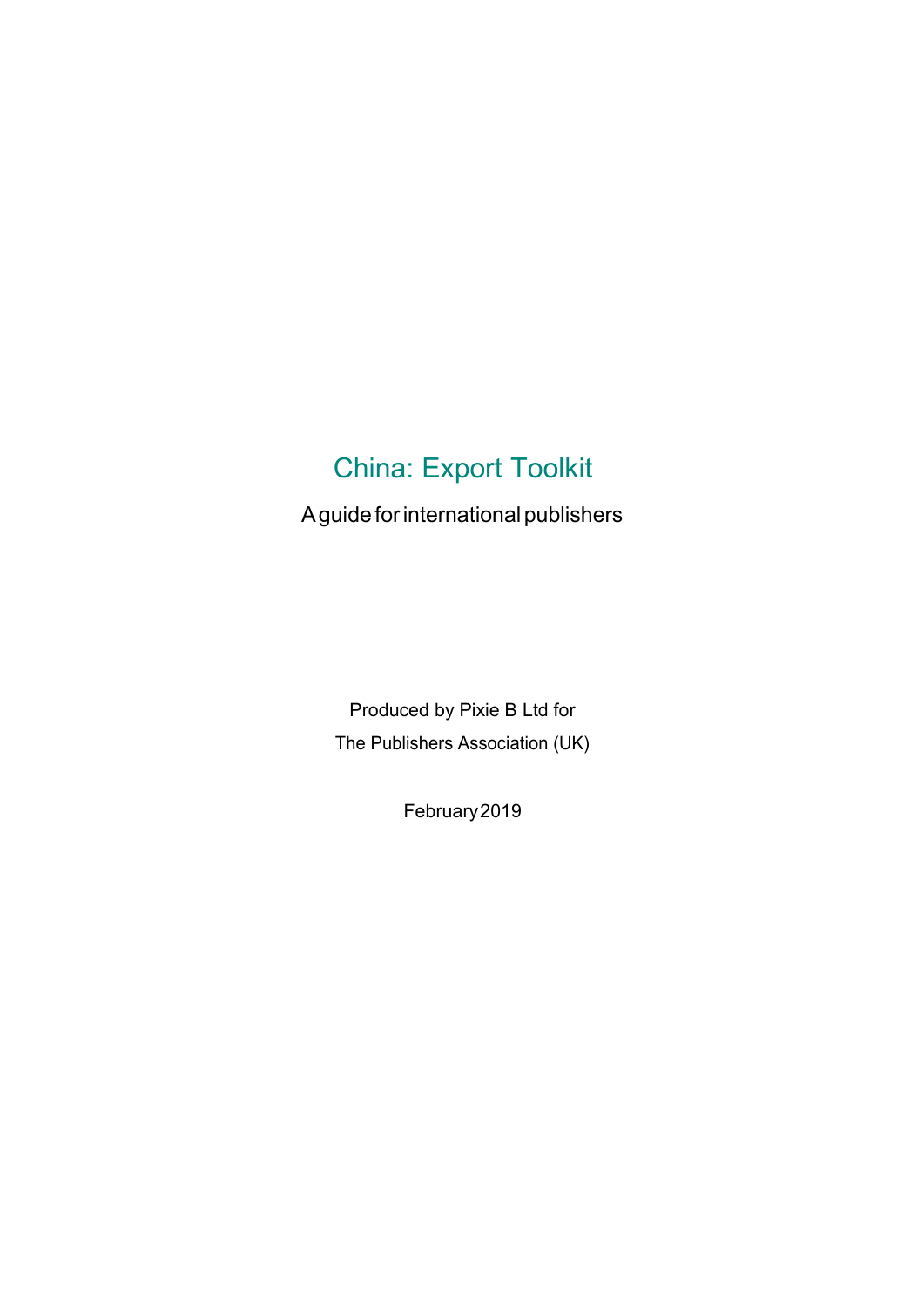# **Table of Contents**

| 1 <sub>1</sub> |  |
|----------------|--|
| 1.1            |  |
| 1.2            |  |
| 1.3            |  |
| 2.             |  |
| 2.1            |  |
| 2.2            |  |
| 2.3            |  |
| 2.4            |  |
| 2.5            |  |
| 2.6            |  |
| 2.7            |  |
| 3.             |  |
| 3.1            |  |
|                |  |
| 4.             |  |
| 4.1            |  |
| 4.2            |  |
| 4.3            |  |
| 4.4            |  |
| 5.             |  |
| 5.1            |  |
| 5.2            |  |
| 5.3            |  |
| 5.4            |  |
| 5.5            |  |
| 5.6            |  |
| 5.7            |  |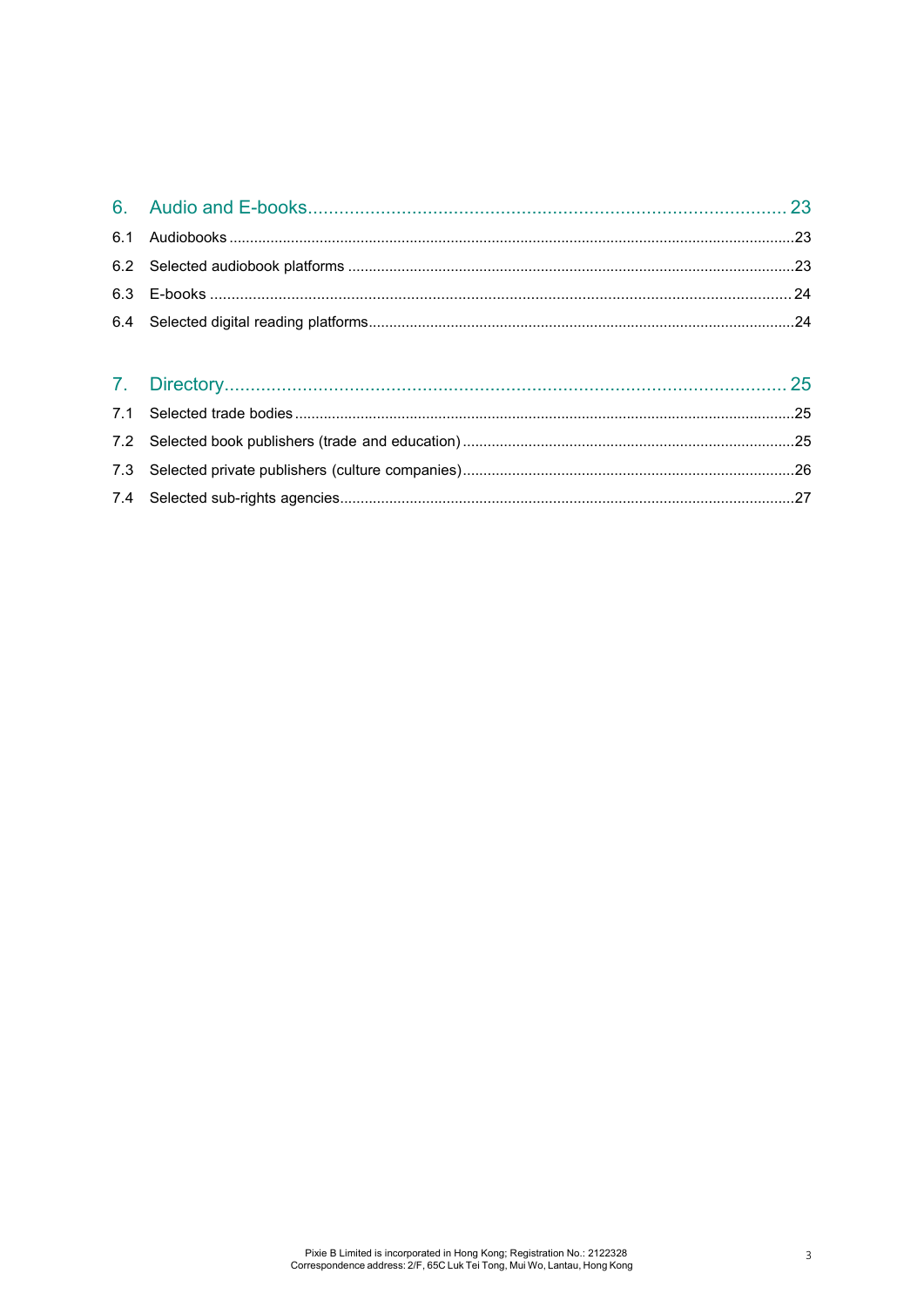### 1. China at a Glance

#### 1.1 China in 2019

When Xi Jinping became China's "Chairman of Everything" in 2012, he assumed the leadership of a country firmly on the ascendency. During the prior 30 years of reform and opening, 800m people in China were lifted out of poverty – more than in any other time and place of human history, according to the World Bank. Yet years of endemic corruption coupled with a widening gap between the richest and the poorest saw Xi also inherit a nation where levels of discontent and frustration were high. His tasks: to deliver economic stability by ensuring GDP growth remained above 6.5%, and to shore up the position of Communist Party ideology at the centre of peoples' lives.

In January 2019, in the teeth of a Sino-US trade war and a reported softening in domestic demand, China recorded annual GDP growth figures for 2018 of 6.7% - still within its necessary target range, but a clear signal that the rate of investment and spending in the country had cooled. Some analysts suggest GDP growth could fall to 6.2% by the end of 2019. Whether this signals a coming financial crisis, an inevitable slowdown, or something in between remains to be seen.

#### The Publishing industry

Creativity in China sits firmly under the control of the central government, viewed as both an essential part of the future "ideas" economy and a critical element of the nation's propaganda machinery.

There are 55 state-owned publishing groups with approximately 400 publishing houses within their ranks. ISBNs are only issued to state-owned groups and houses. Privately-owned publishing companies are generally designated as "culture companies" (文化公司), studios (工作室), or distributors (发行公司). There are an estimated 1,000 active culture companies operating in China. These private companies perform all the functions of a publisher with the exception of attaching ISBNs and authorising print runs, for which they must enter into commercial arrangements with state-owned partners.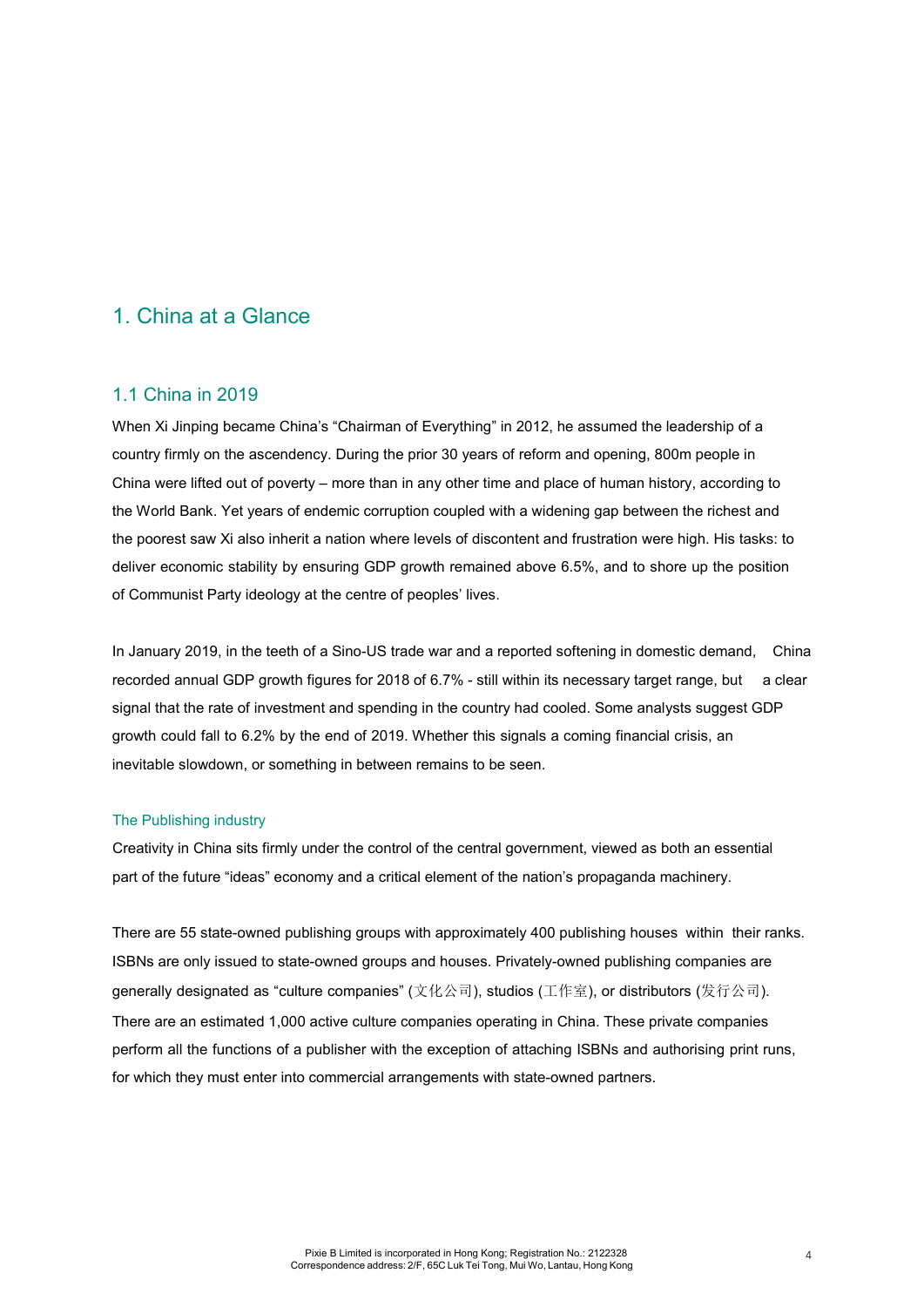#### 1.2 China's book market

The value of China's national retail market grew +11.3% in 2018 to RMB89.4bn (£10.2bn)<sup>1</sup>, according to Beijing OpenBook, China's main independent source of book data. 2 Sales through online bookstores grew +24.7% YOY in 2018 to RMB57.3bn (£6.5bn), while retail from bricks and mortar stores declined -6.69% to RMB32.1bn (£3.7bn). This one-year decline wiped out five years of slender growth in sales through physical stores brought about, in part, by government tax benefits to stimulate the sector.

#### 1.3 Government oversight and censorship

Media and content in China is strictly monitored and regulated by a network of government bodies. In recent years publishing fell under the auspices of the State Administration of Press, Publications, Radio, Film and Television (SAPPRFT). Since the formal dissolution of the body in March 2018, the Propaganda Bureau took over the regulation of books and news media, albeit employing the previous related personnel and using the same organizational structure.

#### Local publishing

Censorship in China operates on many levels. At its most basic, editors and publishers routinely selfcensor acquisitions, as well as adjust translations and book edits based on perceptions of what is and isn't permissible. In addition, government officials will call private meetings to update publishers on areas of short-term sensitivity and alert them to upcoming clampdowns. Formal written guidance is generally not available to foreign-owned entities from these closed-door sessions, and publishers must rely on their own networks and relationships for information.

Temporary clampdowns are regularly enacted during key political anniversaries or as part of campaigns aimed at addressing areas of social concern. The year 2019 has many sensitive dates, including the  $70<sup>th</sup>$ anniversary of the foundation of the People's Republic in October and the 30<sup>th</sup> anniversary of the 1989 Tian'anmen Square Massacre in June.

The most visible recent clampdown affecting international publishers was the freeze on new ISBNs for children's trade books in translation in early 2017; other clampdowns have targeted content related to recent history, ethnic minority culture, fantasy, homosexuality, and religion.

Chinese publishers apply annually for an allocation of ISBNs. While publishers submit book titles, author names, and genres for the year ahead, in practice the authorities will not crawl over lists book-by-book, and ISBNs may be switched around as necessary according to variances in publishing schedules.

<sup>&</sup>lt;sup>1</sup> An average 2019 exchange rate of RMB8.755 = £1 is used throughout the report

<sup>2</sup>Source:BeijingOpenBookAnnualReport 2018 https://mp.weixin.qq.com/s/p4pTsHlvkM7A0mEGdraYhA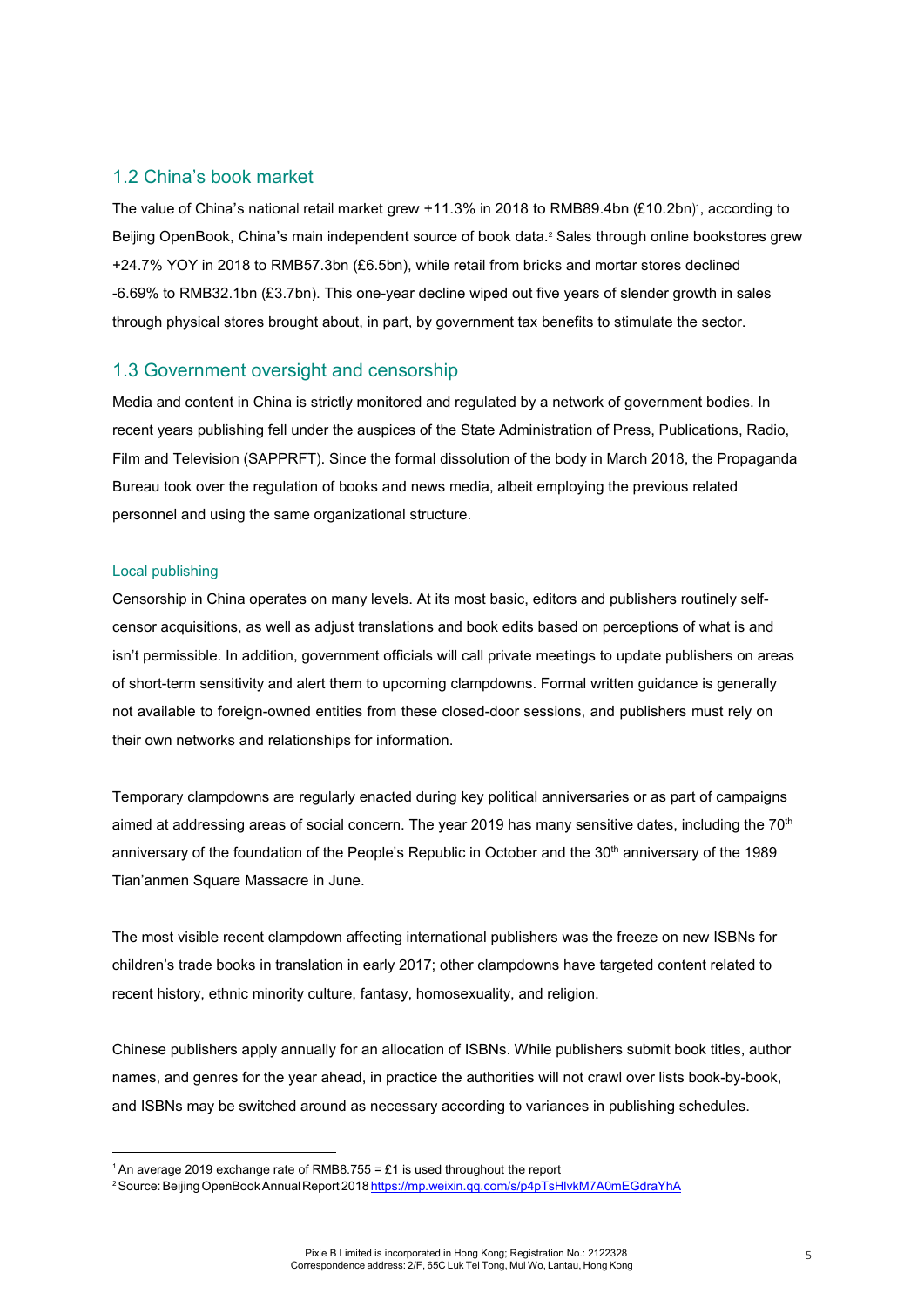Titles likely to attract significant attention, such as those from major international political or business figures, or those directly addressing subjects concerning Chinese social and political history, will be submitted for approval ahead of publication, and the authorities will require detailed line changes. Failure to make the required changes will mean print approval is withheld. State-owned publishers are unwilling to risk the consequences of publishing an unauthorized book. These start with fines, and can escalate up to the loss of business operating licenses and prison sentences. The public "banning" of books is rare in China, but withdrawal of reprint approval of backlist titles does happen regularly and during periodic category clampdowns.

Editors and publishers in China report certain trade publishing houses being given up to 25% fewer ISBNs in 2018, and insiders suggest that a further cut is likely for 2019. The official reason is to focus on the quality rather than quantity of publishing, although a by-product is increased conservatism in title and author selection by publishers and a consolidation of power in the hands of an ever-smaller group of companies.

The state-owned publisher will be held politically and commercially liable for any problematic content published under their ISBN, whether or not it was published in partnership with a private culture company. This puts the ultimate burden of censorship firmly on the shoulders of the state-owned entity.

#### Imported foreign language books

Books under overseas ISBNs must enter China through one of approximately 40 state-owned import agencies. Importers serve a dual purpose, in equal parts political filters and for-profit distribution businesses. As with local publishing, there is no public list of banned books, nor a formal appeals process for a book denied importation. Refusal of a title by one importer does not automatically mean another importer will refuse it.

Lists of banned and sensitive words will be informally circulated among import agencies. These lists are subject to change without notice. Audio and e-books under foreign ISBNs must undergo the same "import" process, and must be supplied to third party retailers via an approved state-owned importer with an e-book sales remit (see section 6). The rule of thumb is that anything addressing the "three Ts" – Tibet, Taiwan, and Tian'anmen – cannot be imported; added to that in recent years are mentions of Chinese leaders, living or dead, often regardless of whether that reference be positive, negative, or benign. Maps must be drawn to reflect the Beijing government's view on key borders, including the Line of Actual Control between China and India, and the textual designation of Taiwan as a province not a country (although fudging the question by not labelling Taiwan is generally ok).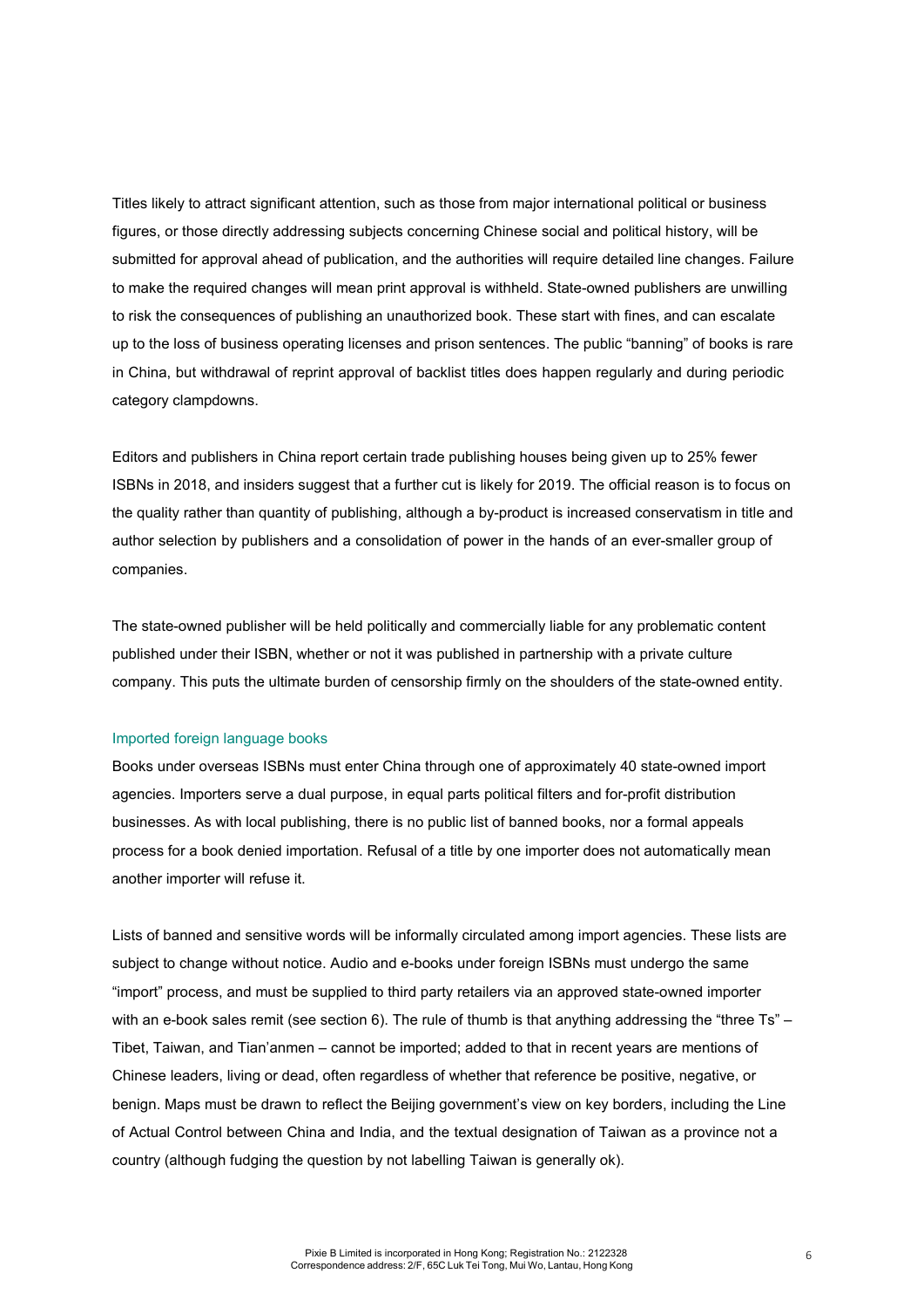## 2. Trade Publishing

A total of 203,000 new titles were published in China in 2018, with the annual total of new title releases across the market roughly flat since 2012. According to official statistics, children's books became the largest category in 2016, and in 2018 they accounted for one quarter of the total book sales market, pushing education (textbooks and supplementary materials) into second place, and social sciences in third.

For new works published in 2018, education was the largest category, followed by economics, business management, literature, social science, and children's, suggesting that the recent reductions in new ISBNs have specifically targeted trade publishers rather than education. The long-tail sales cycle of contemporary classics in fiction and children's publishing may also contribute to a reduction in new acquisitions and publications (see below).

#### 2.1 Fiction bestsellers 2018

In 2018, eight of the top ten fiction titles for the year were published ten or more years ago; six were first published more than 30 years ago. Industry insiders and authors suggest that ever-tighter censorship is largely responsible for an absence of new popular fiction genres or authors. In addition, government pressure to reduce the numbers of new ISBNs issued each year to certain publishers has seen new title acquisitions consolidated into a shrinking group of publishers who are reluctant to risk news voice or genre.

Four of the top ten fiction titles for 2018 were works in translation.

| #              | ⊺itle                          | Author          | <b>ISBN</b>   | <b>Publisher</b>                       | Pub          | List            |
|----------------|--------------------------------|-----------------|---------------|----------------------------------------|--------------|-----------------|
|                | To Live (活着)                   | Yu Hua (余华)     | 9787506365437 | Writer's Publishing House              | date<br>2017 | price<br>¥28.00 |
| 2              | Miracles at the Namiya General | Keigo Higashino | 9787544270878 | Thinkingdom Media Group w.             | 2014         | ¥39.50          |
|                | Store (解忧杂货店)                  |                 |               | Nanhai Publishing Company <sup>3</sup> |              |                 |
| 3              | Three Body Problem, Vol. 1     | Liu Cixin (刘慈欣) | 9787536692930 | Sci-Fi World w.                        | 2007         | 423.00          |
|                | (三体 1: 地球往事)                   |                 |               | Chongging Publishing House             |              |                 |
| $\overline{4}$ | Three Body Problem, Vol.2:     | Liu Cixin (刘慈欣) | 9787536693968 | Sci-Fi World w.                        | 2008         | ¥32.00          |
|                | The Dark Forest (三体 2: 黑暗      |                 |               | Chongging Publishing House             |              |                 |
|                | 森林)                            |                 |               |                                        |              |                 |

<sup>&</sup>lt;sup>3</sup> Where two company names are listed, the first is the private publisher responsible for acquisition and editorial, and the second a state-owned company providing the ISBN and other services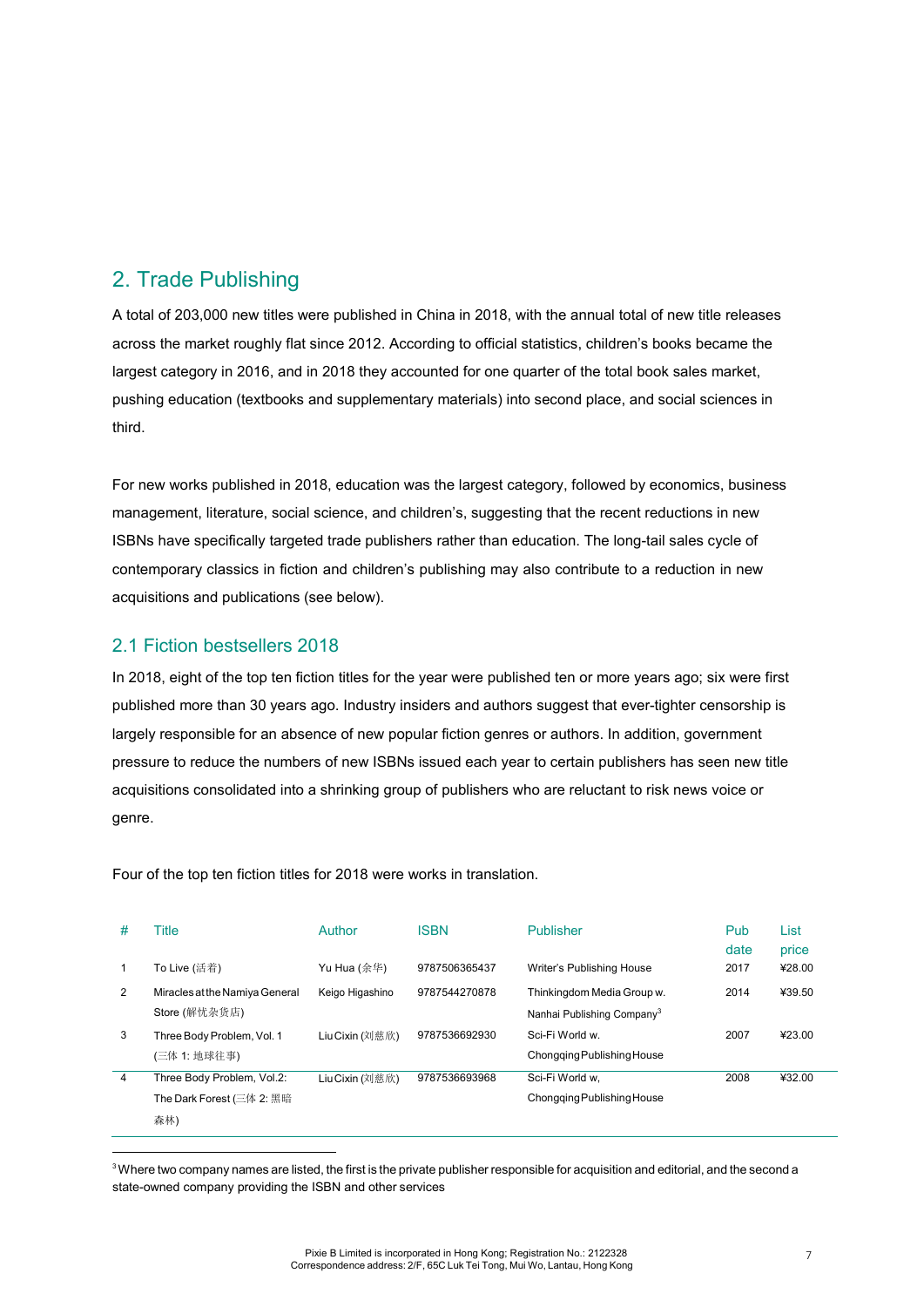| 5              | Three Body Problem, Vol. 3:     | Liu Cixin (刘慈欣)        | 9787229030933 | Sci-Fi World w.                      | 2010 | ¥38.00  |
|----------------|---------------------------------|------------------------|---------------|--------------------------------------|------|---------|
|                | Death's End (三体 3: 死神永生)        |                        |               | Chongging Publishing House           |      |         |
| 6              | Ordinary World (three-book set) | Lu Yao (路遥)            | 9787530216781 | Thinkingdom Media Group w.           | 2017 | ¥108.00 |
|                | (平凡的世界: 全三册)                    |                        |               | Beijing October Publishing House     |      |         |
| $\overline{7}$ | The Kite Runner (new ed)        | Khaled Hosseini        | 9787208061644 | Century Wenjing w.                   | 2006 | ¥36.00  |
|                | 追风筝的人 (2018版)                   |                        |               | Shanghai People's Publishing House   |      |         |
| 8              | Ferryman (摆渡人)                  | Claire McFall          | 9787550013247 | White Horse w.                       | 2015 | ¥36.00  |
|                |                                 |                        |               | Baihuazhou Publishing House          |      |         |
| 9              | 100 Years of Solitude           | Gabriel Garcia         | 9787544291170 | Thinkingdom Media Group w.           | 2017 | ¥55.00  |
|                | (百年孤独)                          | Marquez                |               | Nanhai Publishing House              |      |         |
| 10             | Fortress Besieged (围城)          | Qian Zhongshu<br>(钱钟书) | 9787020090006 | People's Literature Publishing House | 1991 | ¥39.00  |

The 2018 top seller, Yu Hua's literary fiction work *To Live*, was first published in 1993, and has consistently featured in the top 40. Its position at #1 was thanks in part to a special  $25<sup>th</sup>$  anniversary edition as well as endorsements from teen idol Jackson Yee, whose online support for the novel on social media resulted in 7.8m post forwards and 620k comments.

*Ordinary World* by Lu Yao (#6) also benefitted from an anniversary, celebrating 30 years since its publication. In addition to appearing on the Chinese middle school reading curriculum, the novel received a boost from the Chinese government, naming it one of the most influential novels of the four-decade reform and opening period.

The only new trend to speak of in fiction was the emergence of sci-fi into the mainstream, with Liu Cixin's 2007 trilogy *The Three Body Problem* breaking the dominance of contemporary classics to take third, fourth, and fifth places. While the first book was published more than ten years ago, sci-fi has only recently moved from the margins of subculture into the mainstream, making its first appearance in China's top ten in 2015. The trend looks likely to continue, with film adaptation of Liu Cixin's novella *The Wandering Earth* taking RMB2bn (£228.4m) at the cinema during the 2019 Chinese New Year holiday week. Whether this marks a bonanza for science fiction writers generally, or just for Liu Cixin remains to be seen.

#### 2.2 Non-fiction bestsellers 2018

In 2017, a book based on the speeches and diaries of President Xi Jinping took the #1 spot in nonfiction bestsellers in China. In 2018, books based on Xi's philosophy and biography took first and second places. Sales performance is largely driven by government departments and state-affiliated enterprises instructing employees to read and share his books, guaranteeing the Chinese leader a bestseller.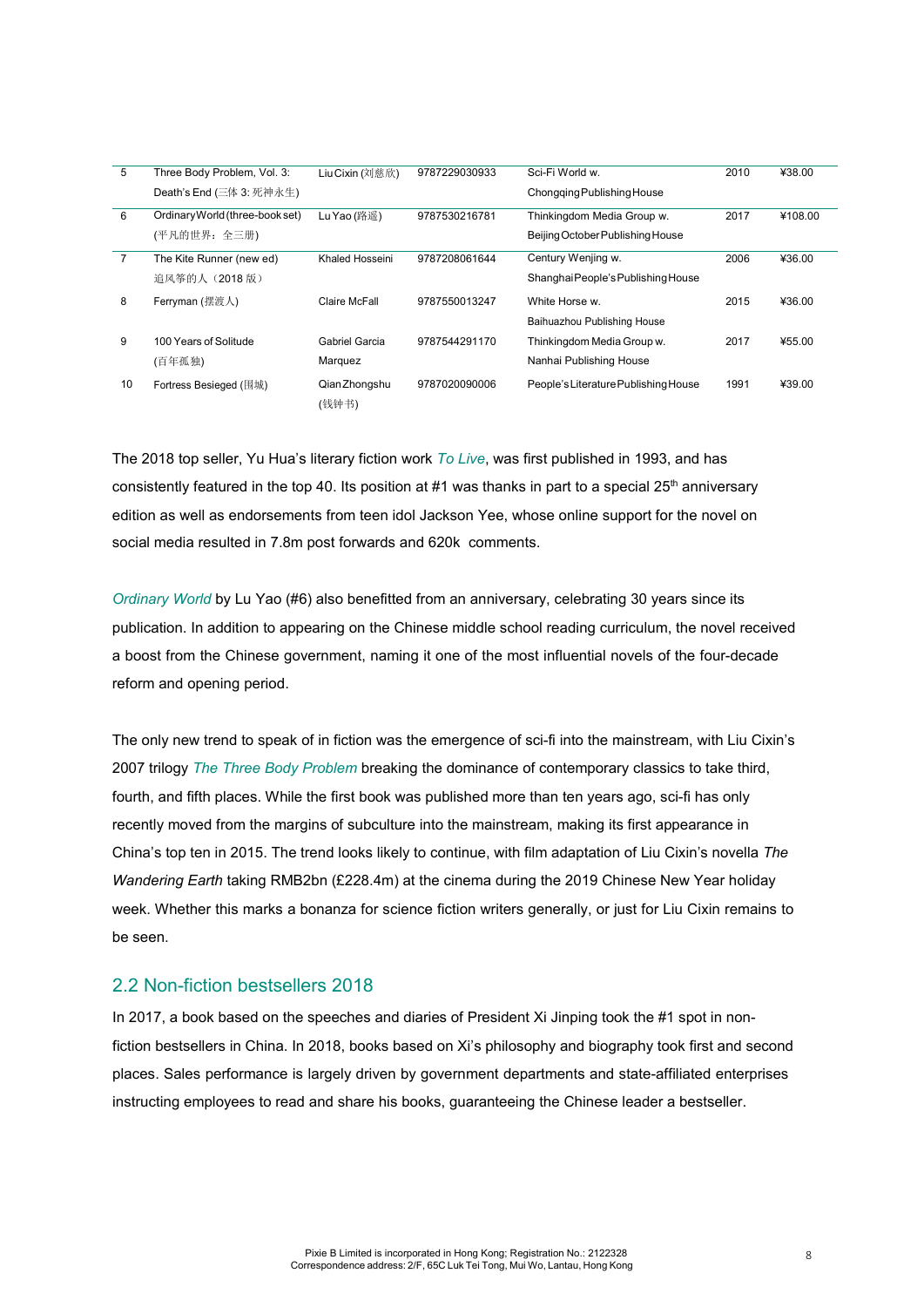| #              | <b>Title</b>                   | Author               | <b>ISBN</b>   | <b>Publisher</b>                     | Pub  | List   |
|----------------|--------------------------------|----------------------|---------------|--------------------------------------|------|--------|
|                |                                |                      |               |                                      | date | price  |
| 1              | Liang Jia River (梁家河)          | Xi Jinping           | 9787224127232 | Shanxi People's Publishing House     | 2018 | ¥36.00 |
|                |                                | (习近平)                |               |                                      |      |        |
| $\overline{2}$ | Xi Jinping's Seven Years of    | <b>Central Party</b> | 9787503561634 | Central Party Committee              | 2017 | ¥76.00 |
|                | Educated Youth (习近平的七年         | Committee            |               |                                      |      |        |
|                | 知青岁月)                          |                      |               |                                      |      |        |
| 3              | Six Records of a Floating Life | Shen Fu (沈复)         | 9787201094014 | Guomai Culture w.                    | 2015 | ¥32.00 |
|                | (浮生六记)                         |                      |               | Tianjin People's Publishing House    |      |        |
| 4              | Red Star Over China (红星照耀      | <b>Edgar Snow</b>    | 9787020116133 | People's Literature Publishing House | 2017 | ¥43.00 |
|                | 中国)                            |                      |               |                                      |      |        |
| 5              | You're Bad (你坏)                | Da Bing (大冰)         | 9787540487669 | CS Booky (Boji) w.                   | 2018 | ¥39.60 |
|                |                                |                      |               | Hainan Literature Publishing House   |      |        |
| 6              | Principles (原则)                | Ray Dalio            | 9787508684031 | <b>CITIC Press</b>                   | 2017 | ¥98.00 |
| 7              | Genius to the Left, Madman to  | Gao Ming (高铭)        | 9787559620125 | Beijing Xiron Book Company w.        | 2010 | ¥39.80 |
|                | the Right (天才在左疯子在右)           |                      |               | Beijing United Publishing Company    |      |        |
| 8              | Watch (目送)                     | Long Yintai          | 9787549550173 | Imaginist w. Guangxi Normal          | 2014 | 443.00 |
|                |                                | (龙应台)                |               | University Publishing House          |      |        |
| 9              | Chinse Cartoons in Half an     | ErHunzi (二混子)        | 9787539999883 | Dook Book w.                         | 2017 | ¥39.90 |
|                | Hour: Collected volume (半小时    |                      |               | JiangsuPhoenixPublishingHouse        |      |        |
|                | 漫画中国(全新修订版)                    |                      |               |                                      |      |        |
| 10             | WeThree (我们仨)                  | Yang Jiang (杨绛)      | 9787108042453 | Sanlian Bookstore Publishing         | 2003 | ¥23.00 |
|                |                                |                      |               |                                      |      |        |

Elsewhere in non-fiction, backlist titles continue to be popular: *Six Records of a Floating Life* was first published in 1877, giving author Shen Fu the prize as China's oldest bestseller. Two of the most popular non-fiction books were from foreign authors: American journalist Edgar Snow's classic 1937 narration of Mao's Long March, *Red Star Over China,* and American entrepreneur and investor Ray Dalio's 2017 book *Principles: Life and Work.*

### 2.3 Children's bestsellers 2018

Evergreen classics by foreign children's authors continue to be popular, with E.B. White's *Charlotte's Web* at #1, ahead of Antoine de Saint-Exupery's *The Little Prince* (#7) and Roald Dahl's *Fantastic Mister Fox* (#10). While brands and licensing tie-in properties such as Peppa Pig and Lego continue to enjoy major success, they tend to not appear as bestsellers, selling copies across their large title and format ranges rather than achieving the sales in single storybooks.

| Title                  | Author     | <b>ISBN</b>   | <b>Publisher</b>                      | Pub. | List   |
|------------------------|------------|---------------|---------------------------------------|------|--------|
|                        |            |               |                                       | date | price  |
| Charlotte's Web (夏洛的网) | E.B. White | 9787532767373 | Shanghai Wenyi Publishing House       | 2014 | ¥26.00 |
|                        |            |               |                                       |      |        |
| Grass House (草房子)      | CaoWenxuan | 9787534618727 | Jiangsu Phoenix Children's Publishing | 2016 | 422.00 |
|                        | (曹文轩)      |               | House                                 |      |        |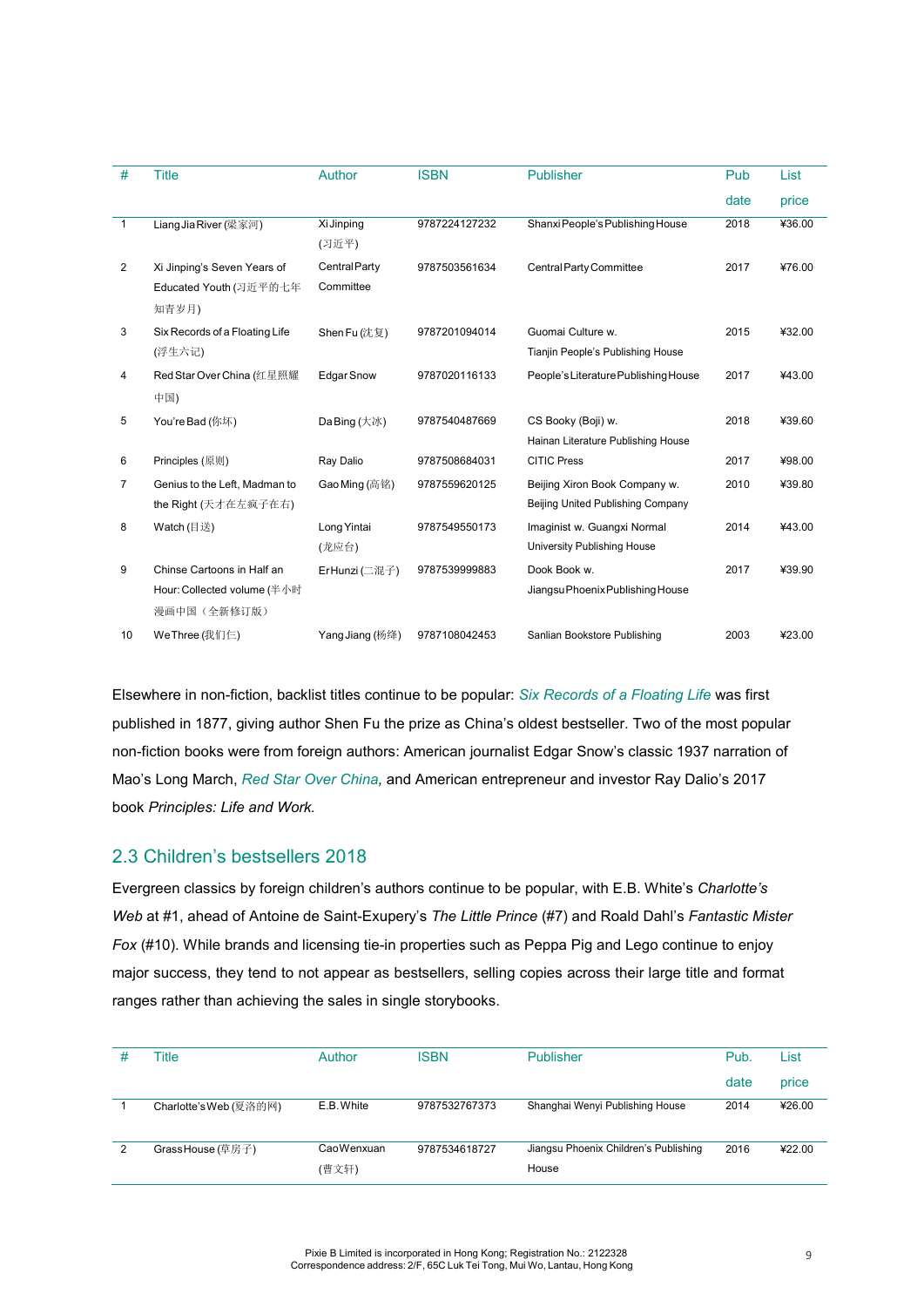| 3  | Pig Grunt Snore Part 1 (小猪唏    | Sun Youjun        | 9787531333277 | Spring Wind (Chunfeng) Arts         | 2008 | ¥15.00 |
|----|--------------------------------|-------------------|---------------|-------------------------------------|------|--------|
|    | 哩呼噜:上)                         | (孙幼军)             |               | <b>Publishing Company</b>           |      |        |
| 4  | The Wolf King's Dream          | Shen Shixi        | 9787534256301 | Zhejiang Children's Publishing      | 2009 | ¥18.00 |
|    | (狼王梦)                          | (沈石溪)             |               | Company                             |      |        |
| 5  | Pig Grunt Snore Part 2 (小猪唏    | Sun Youjun        | 9787531333227 | Spring Wind (Chunfeng) Arts         | 2011 | ¥15.00 |
|    | 哩呼噜:下)                         | (孙幼军)             |               | <b>Publishing Company</b>           |      |        |
| 6  | Totto-Chan: The Little Girl at | Tetsuko           | 9787544250580 | Thinkingdom Media Group w.          | 2011 | ¥25.00 |
|    | the Window (窗边的小豆豆)            | Kuroyanagi        |               | Nanhai Publishing Company           |      |        |
| 7  | The Little Prince (小王子)        | Antoine de Saint- | 9787201077642 | Tianjin People's Publishing Company | 2013 | ¥32.00 |
|    |                                | Exupery           |               |                                     |      |        |
| 8  | The Diary of a Smilling Cat (笑 | Yang Hongying     | 9787533296148 | Tomorrow Publishing House           | 2018 | ¥20.00 |
|    | 猫日记: 邮件小可怜)                    | (杨红樱)             |               |                                     |      |        |
| 9  | MyDad (我爸爸)                    | Anthony Browne    | 9787543464582 | Hebei Education Publishing Company  | 2014 | ¥35.80 |
| 10 | Fantastic Mister Fox (了不起的     | Roald Dahl        | 9787533259563 | <b>Tomorrow Publishing House</b>    | 2017 | ¥15.00 |
|    | 狐狸爸爸)                          |                   |               |                                     |      |        |

### 2.4 TopEnglishlanguagetitles(imports)

The popularity of Chinese language editions powers the top seller lists for imported English language titles, with Ray Dalio's *Principles* appearing on both Chinese and English language bestseller lists.

Children's books continue to sell extremely well, accounting for 60-70% of imports from major international publishers into China. The market is, however, extremely fragmented, with specialist retailers in imported children's books selling full ranges of major brands and licensing characters in large numbers. As such, bestseller lists from single retailers do not accurately reflect sales into the overall market.

There is no published data on the imported book retail market or bestseller rankings.

#### Top imported books on Amazon.cn (full year 2019)

1 HarryPotter:TheCompleteSeries, J.K. Rowling(Scholastic) Harry Potter Paperback Box Set, J,K. Rowling (Arthur A Levine

# Amazon.cn

 $\overline{2}$ 

|   | Books)                                                                                             |
|---|----------------------------------------------------------------------------------------------------|
| 3 | Principles, Ray Dalio (Simon & Schuster)                                                           |
| 4 | I Am a Bunny, A Golden Sturdy Book, Ole Risom (Golden<br>Books)                                    |
| 5 | A Game of Thrones The Complete Box Set, George R.R. Martin<br>(Harper Voyager)                     |
| 6 | Jerusalem: The Biography, Simon Sebag Montefiore – Complex<br>Chinese (UK, Athena, Taiwan edition) |
|   | Touch and Feel: Animals and Babies (5 book set), Make Believe<br>Ideas (Scholastic)                |
|   |                                                                                                    |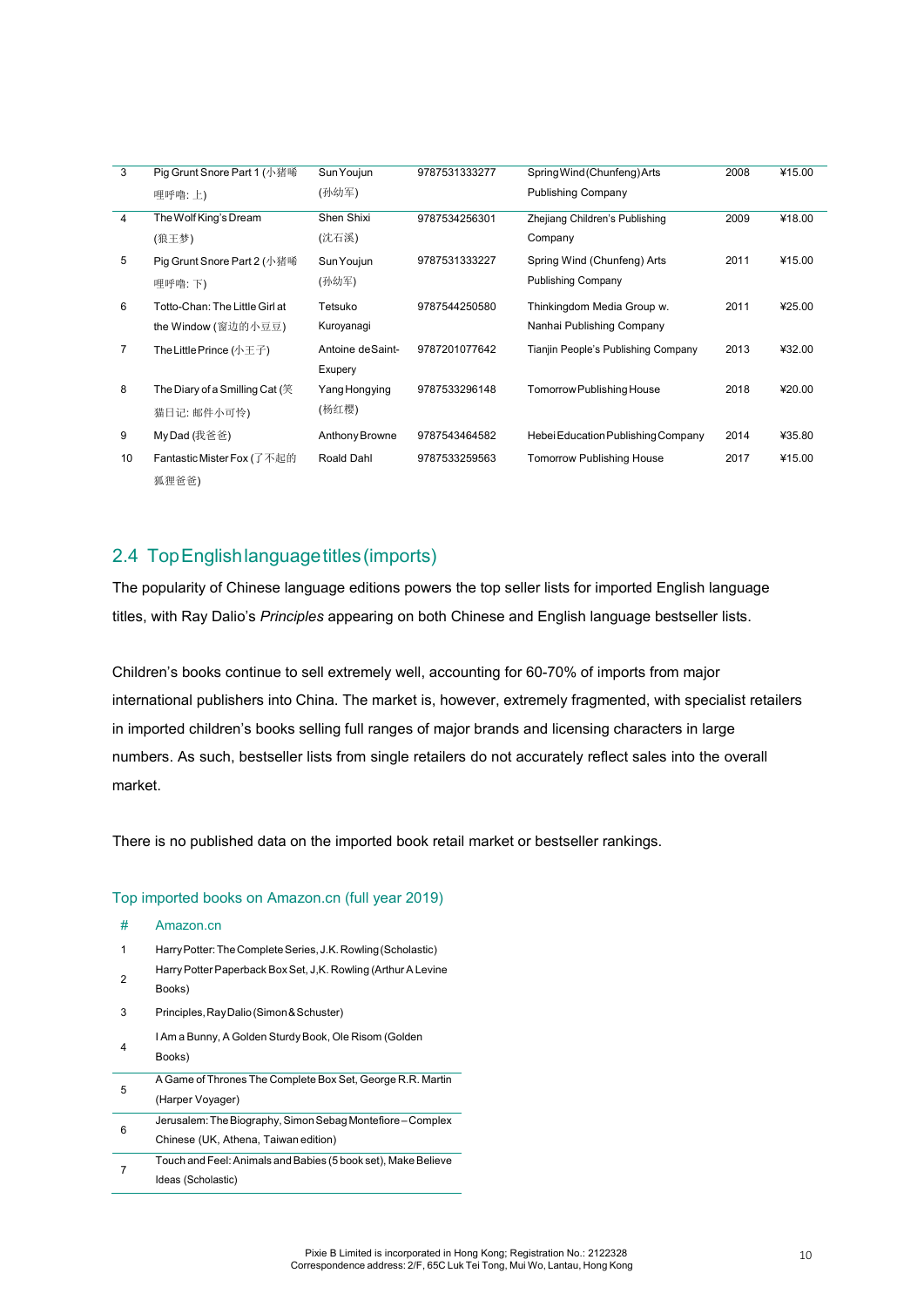| Tales from the Inner City, Shaun Tan (Arthur A Levine Books) |
|--------------------------------------------------------------|
|                                                              |

 $\overline{q}$ How to Read a Book, Mortimer J Adler (Touchstone)

10 The Book Thief, Markus Zusak (Knopf)

### 2.5 Translation and sub-rights agencies

The majority of international rights trading into China is conducted through the three largest sub-rights agencies, Andrew Nurnberg Associates (ANA), Bardon-Chinese Media Agency, and Big Apple Agency. Increasingly, multinational publishing companies and larger literary agencies handle Chinese rights sales in-house. Other agencies with growing presences in the market include CA Link International, Grayhawk Agency, and Peony Literary Agency.

The internal Chinese publishing market is largely un-agented, with author agreements entered into through direct approaches from publishers. Chinese publishers today are, however, used to dealing with agents when acquiring rights to works from overseas.

Major publishers and agencies report that average advances for foreign titles have increased from around RMB32k (£3,700) in 2016 to around RMB42.7k (£4,800) in 2018.

Anti-money laundering legislation targeted at corrupt businesses has made foreign currency transfers complex and expensive for Chinese publishers. All foreign currency payments must be included in a fully executed agreement in order to secure bank approval, meaning that any additional minor fees such as file charges must be reflected in an addendum or new agreement. Transfers are limited to US\$50k per transaction, requiring publishers to divide larger payments into multiple invoices. Chinese banks routinely require significant personal information from the recipient of a payment, including passport numbers for the company's legal representative.

### 2.6 Selected sub-rights agencies in China4

| <b>Name</b>                             | Company description                                                                                 | <b>Business focus</b>                                                                          |
|-----------------------------------------|-----------------------------------------------------------------------------------------------------|------------------------------------------------------------------------------------------------|
| Andrew Nurnberg Associates (ANA)<br>安德鲁 | International literary and subrights agency<br>specialising in China, Taiwan, and Eastern<br>Europe | Represents 200+ global publishers and literary<br>agencies, with offices in Beijing and Taipei |
| Bardon-Chinese Media Agency<br>博达著作权代理  | Taiwan-based rights management agency                                                               | Represents 250+ global publishers and literary<br>agencies, with offices in Beijing and Taipei |
| <b>Big Apple Agency</b>                 | Taiwan-based rights management agency                                                               | Represents 1000+ global publishers and literary                                                |
| 大苹果版权代理                                 | founded in 1987                                                                                     | agencies, with offices in Beijing, Shanghai and Taipei                                         |
| <b>CA Link International</b>            | US-headquartered rights management                                                                  | Represents c.200 global publishers and literary                                                |
| 凯琳国际文化版权代理                              | agency                                                                                              | agencies, with offices in Beijing                                                              |
| Grayhawk Agency                         | Taiwan-based rights management and                                                                  | Represents 200+ global publishers and literary                                                 |
| 光磊国际版權经济有限公司                            | literary agency founded in 2008                                                                     | agencies, with offices in Taipei                                                               |

<sup>4</sup> In all cases, companies and agencies have been selected as being directly relevant to international publishers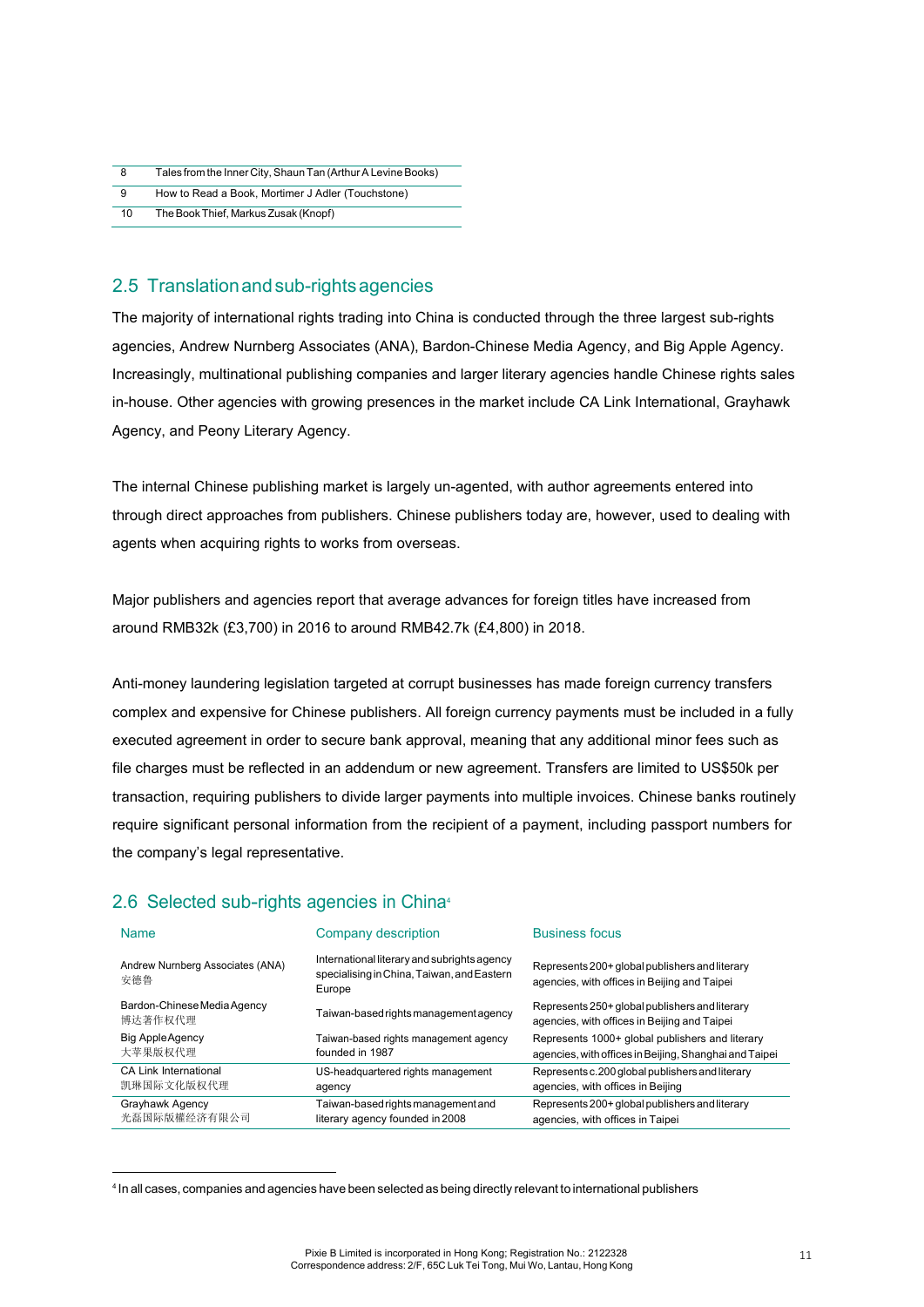PeonyLiteraryAgency 牡丹花版權代理公司

Hong Kong-based rights management and literary agency founded in 2006

Represents 60 global publishers and literary agencies, with offices in Hong Kong, Taipei, and Beijing

### 2.7 Top books in Chinese translation, 2018

Popular science, popular history, culture, business and management, and prize-winning fiction tend to be the most popular categories of book to be acquired for translation by Chinese publishers. In the children's category, major brands and licensing IP, award-winning picture book series, and mainstream science, history, and culture continue to be popular.

#### # JD.com

- 1 Principles, Ray Dalio (USA, CITIC Press)
- The Moon and Sixpence, W Somerset Maugham (UK, Big Star Culture Press) 2 My First Practice Book, Disney (USA, Children's Fun)
- Miracles at the Namiya General Store, Keigo Higashino (Japan, Thinkingdom Media Group) 3
- 4 NewConceptEnglishBook 1, L.G.Alexander(UK,FLTRP)
- 5 Charlotte'sWeb,E.B.White(USA,ShanghaiWenyiPublishing)
- 6 RedStarOverChina,EdgarSnow(USA,PLPH)
- 7 NoLongerHuman (OsamuDazai, Japan)
- 8 Ferryman, Claire McFall (UK, White Horse Publishing) Sapiens, Yuval Noah Harari (Israel, CITIC Press)
- 9 New Concept English Book 2, L.G. Alexander (UK, FLTRP)
- The Little Hen (12 book set), Christian Jolibois (France, 21st Century Publishing) 10

#### Amazon.cn

Principles,byRayDalio(USA,CITICPress) Rashomon, Ryunosuke Akutagawa (Japan, Phoenix Publishing House) Breaking Through Gridlock: The Power of Conversation, Jason J Jay, Gabriel Grant (USA, China Friendship Publishing) The Stranger, Albert Camus (France, China Media Time) Miracles at the Namiya General Store, Keigo Higashino (Japan, Thinkingdom Media Group) The Moon and Sixpence, W Somerset Maugham (UK, Big Star CulturePress TheWillpowerInstinct,KellyMcGonigal(USA,Cultural Development Press) Caring for Your Baby and Young Child, American Academy of Paediatrics(USA,BeijingScienceandTechnologyPress)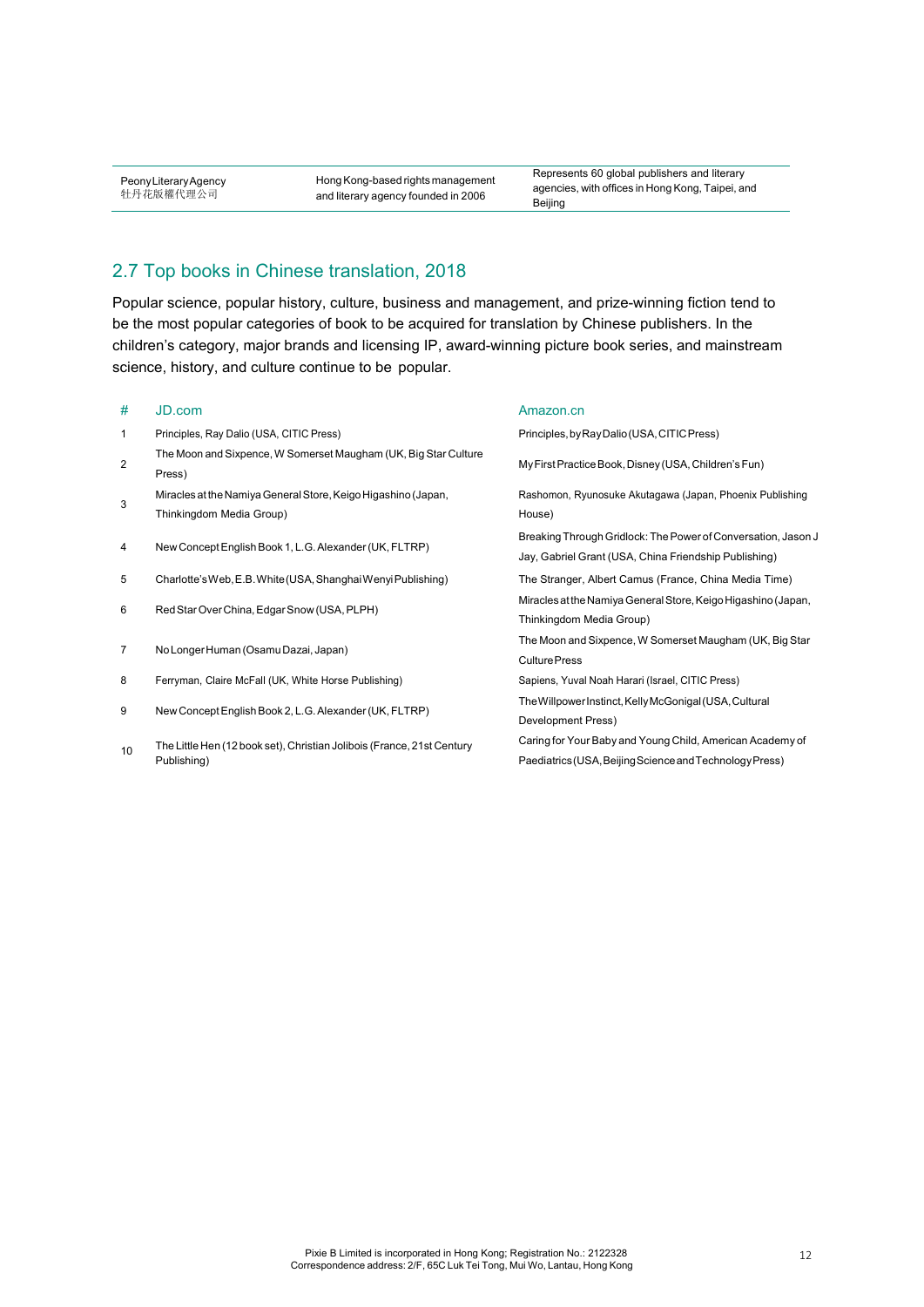### 3. Education Publishing

Sales of education titles through online retailers continued the trend of previous years in 2018, and grew faster than the overall market, registering 18% against overall market growth of 11.4%§. This trend may have been exaggerated by government pressure to reduce the number of new titles in the market that seemingly focused on trade books.

Teaching aids for primary and secondary schools accounted for 43.25% of sales, by far the largest single category within education publishing. Examination preparation, foreign language learning, college textbooks, and general teaching aids also continued to perform well, together accounting for more than 90% of the overall education market.

| #              | <b>Title</b>                                                     | Author                                | <b>ISBN</b>   | <b>Publisher</b>                               | Pub.         | List          |
|----------------|------------------------------------------------------------------|---------------------------------------|---------------|------------------------------------------------|--------------|---------------|
| 1              | <b>Contemporary Chinese</b><br>Dictionary (7th edition)          | Chinese Academy of<br>Social Sciences | 9787100124508 | <b>Commercial Press</b>                        | date<br>2016 | price<br>¥109 |
| 2              | New Concept English (Book 1)                                     | L.G. Alexander                        | 9787560013466 | FLTRP / Pearson                                | 1997         | ¥29.90        |
| 3              | Red Star Over China (Student<br>edition)                         | <b>Edgar Snow</b>                     | 9787020129072 | People's Literature<br><b>Publishing House</b> | 2017         | 433           |
| 4              | Xinhua Dictionary (11th edition)                                 | Chinese Academy of<br>Social Sciences | 9787100077040 | <b>Commercial Press</b>                        | 2011         | ¥24.90        |
| 5              | New Concept English (Book 2)                                     | L.G. Alexander                        | 978756001347  | FLTRP / Pearson                                | 1997         | ¥38.90        |
| 6              | <b>Compulsory Education</b>                                      | Jiang Jinqiu                          | 9787107266324 | People's Education                             | 2013         | ¥             |
|                | Textbook: Student Learning                                       |                                       |               | Publishing House                               |              |               |
|                | Cards, Mathematics, Year 2                                       |                                       |               |                                                |              |               |
| $\overline{7}$ | Dictionary of Ancient Chinese<br>Language (5th edition)          | Jiang Shaoyu et al                    | 9787100119160 | <b>Commercial Press</b>                        |              | ¥39.90        |
| 8              | One Word Per Day: Speak<br><b>English Freely</b>                 | Zhu Wei, Tang Chi                     | 9787519303785 | Chunyan Press                                  | 2018         | ¥58           |
| 9              | Oxford Advanced Learners<br>English-Chinese Dictionary (9th      | A.S. Honrby w Li Xuying               | 978710015860  | <b>Commercial Press</b>                        | 2018         | ¥169          |
|                | edition)                                                         |                                       |               |                                                |              |               |
| 10             | Practice Papers: Three Years of<br><b>College Entrance Exams</b> | Xiao Xiurong                          | 12332117      | Open University of China<br>Press              | 2018         | ¥199.40       |

#### 3.1 Bestsellingeducationbooks (2018)

<sup>5</sup> Source: Beijing OpenBook Annual Report 2018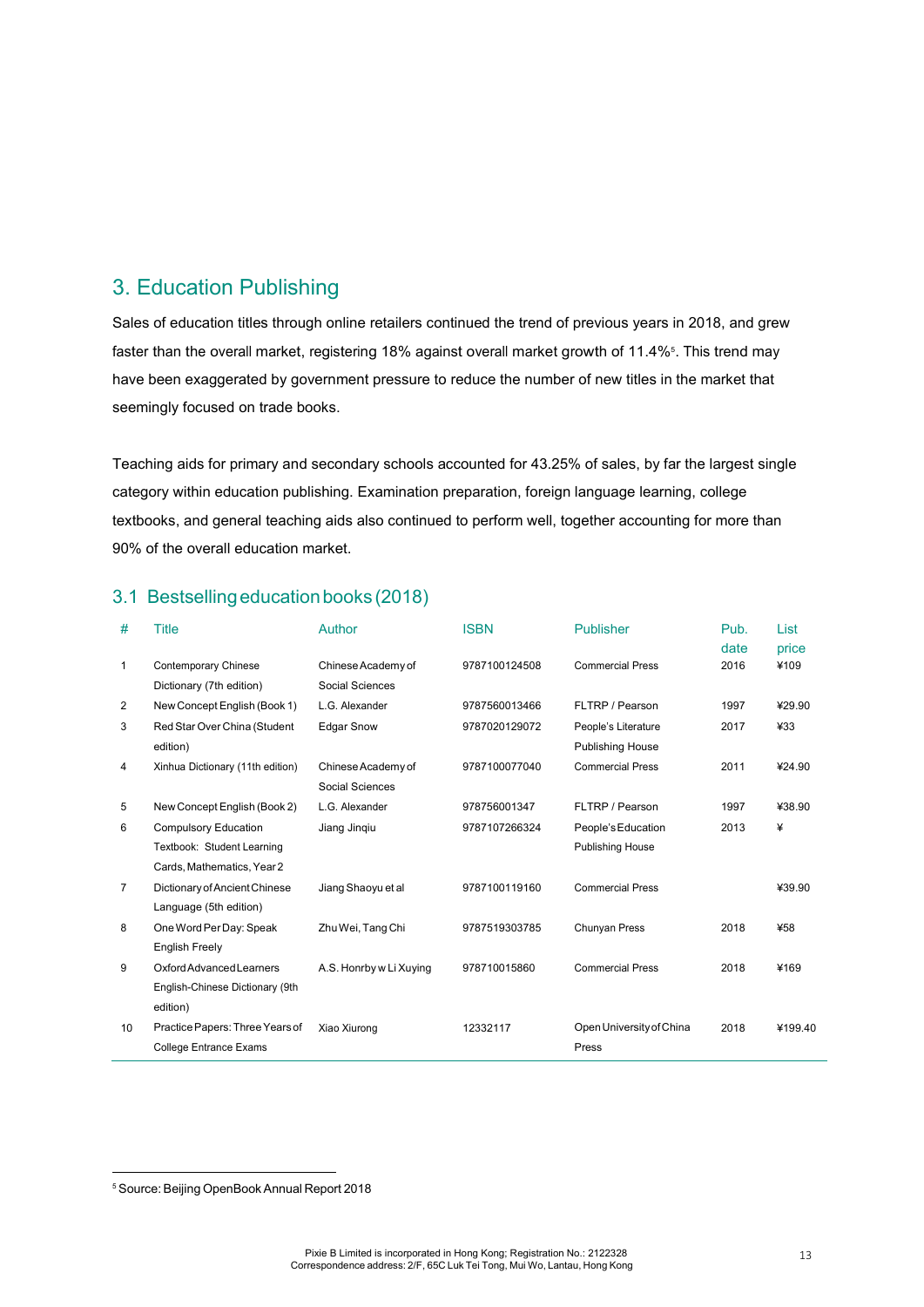Data from online retailer JD.com suggests that the main consumers of education books are aged 36-45 (45% of buyers), with 30% aged 26-35 (bearing in mind that children's books will be primarily purchased by adults).

Chinese publishers continue to look to foreign publishers for ELT materials, as well as anything addressing STE(A)M subjects, levelled readers, and advice on the development of the childhood brain.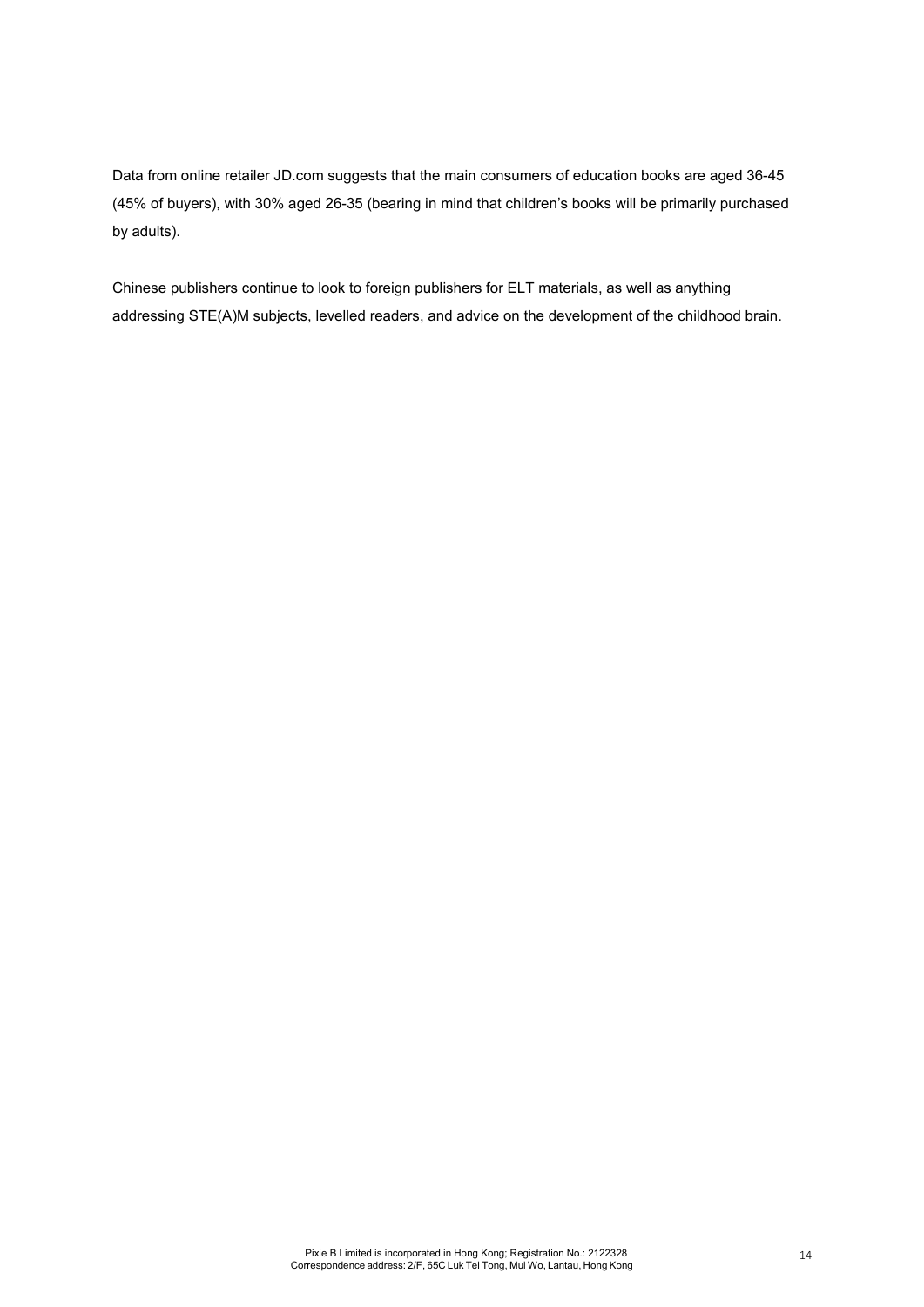### 4. Chinese Publishers

### 4.1 Top state-owned publishing groups

There is no published reporting of revenue or profit figures for China's publishers. The following list is based on Beijing OpenBook data, released in January 2019, and publishers are ranked in order of revenue size.

| #  | <b>Name</b>                                                           | Name (Chinese)       | Key subsidiary companies                                                                                                                                                                                                          |
|----|-----------------------------------------------------------------------|----------------------|-----------------------------------------------------------------------------------------------------------------------------------------------------------------------------------------------------------------------------------|
| 1  | China Publishing Group                                                | 中国出版集团               | Parent of 38+ publishers, including Commercial Press, Zhonghua<br>Publishing, SDX Joint Publishing, People's Literature Publishing<br>House and Shanghai 99 Readers (culture company). Parent to                                  |
| 2  | China Southern Media Group                                            | 中南出版传媒集团股份有限公        | Xinhua Bookstore, CNPIEC (import agency)<br>Parent of 20+ publishers, including Hunan Literature and Art,<br>Hunan Science and Technology Press, Shanghai Insight Media<br>Co. CS Booky                                           |
| 3  | Phoenix Publishing Group                                              | 凤凰出版传媒集团有限公司         | Parent of 10+ publishers, including Phoenix Juvenile and<br>Children's Publishing, Yilin Press, Phoenix Fine Art Publishing                                                                                                       |
| 4  | China International Publishing Group                                  | 中国国际出版集团             | Foreign language titles on and from China; parent to seven<br>publishing houses and five magazine titles                                                                                                                          |
| 5  | Jilin Publishing Group                                                | 吉林出版集团               | Includes Jilin Science and Technology Publishing, Jilin Fine Art<br>Publishing House, Times Art Publishing, and others                                                                                                            |
| 6  | Beijing United Publishing Group                                       | 北京联合出版有限责任公司         | Distributor / ISBN partner to a number of private publishers,<br>offering a range of support services                                                                                                                             |
| 7  | China Industry and Information<br>Technology Publishing & Media Group | 中国工信出版传媒集团有限<br>责任公司 | Parent to Post & TelecomPress                                                                                                                                                                                                     |
| 8  | Encyclopedia of China Publishing                                      | 中文天地出版传媒股份有限<br>公司   | Encyclopedia and reference publishing                                                                                                                                                                                             |
| 9  | <b>CITIC Publishing Group</b>                                         | 中信出版集团股份有限公司         | Leading popular business, management, history, and children's<br>book publisher                                                                                                                                                   |
| 10 | Zhejiang Publishing United Group                                      | 浙江出版联合集团             | Parent to 11 publishing companies, including Zhejiang People's<br>Publishing House, Zhejiang People's Art Publishing House,<br>Zhejiang Literature and Art Publishing House, Zhejiang Juvenile<br>and Children's Publishing House |

### 4.2 Top state-owned trade publishing houses

| # | <b>Name</b>                      | Name (Chinese) | <b>Publishing focus</b>                                                                                                                                                                               |
|---|----------------------------------|----------------|-------------------------------------------------------------------------------------------------------------------------------------------------------------------------------------------------------|
|   | <b>Beijing United Publishing</b> | 北京联合出版有限责任公司   | Distributor / ISBN partner to a number of private publishers,<br>offering a range of support services. Recently launched its own list<br>of children's, narrative non-fiction, popular science titles |
|   | <b>CITIC Press</b>               | 中信出版集团股份有限公司   | Leading popular business, management, history, and children's<br>book publisher                                                                                                                       |
| 3 | Beijing World Publishing         | 世界图书出版有限公司     | Specialists in graphic novels, language learning, and psychology                                                                                                                                      |
| 4 | China Machine Press              | 机械工业出版社        | Popular business and management books                                                                                                                                                                 |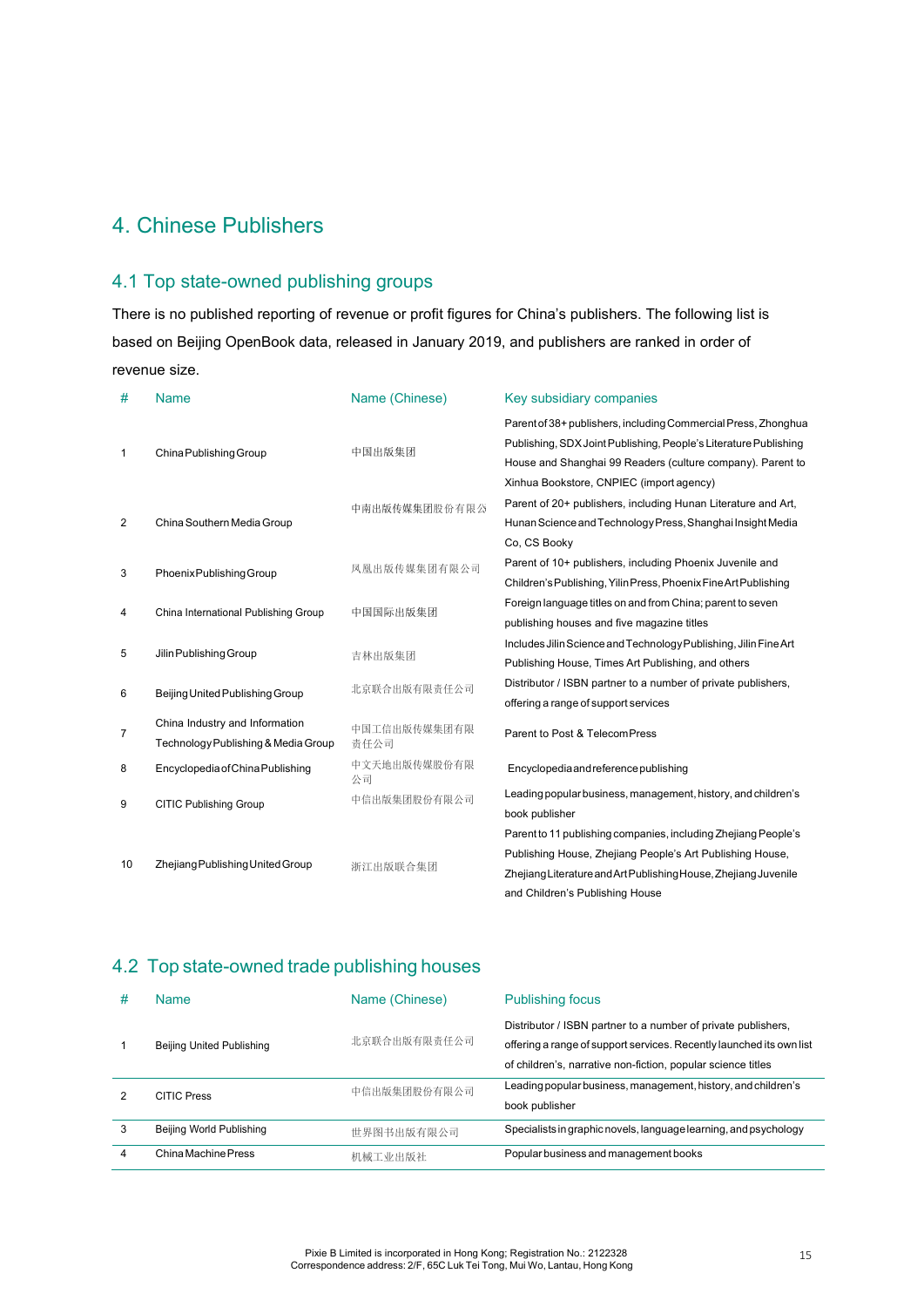| 5  | <b>Commercial Press</b>               |                   | Dictionaries, language teaching reference, academic study aid      |
|----|---------------------------------------|-------------------|--------------------------------------------------------------------|
|    |                                       | 商务印书馆有限公司         | series                                                             |
|    | People's Literature Publishing House  |                   | Literary fiction and narrative non-fiction, from both local and    |
| 6  | (PLPH)                                | 人民文学出版社有限公司       | international authors, as well as classics and award-winners       |
|    | People's Daily Publishing House       | 人民日报出版社           | Chinese politics, international relations, Communist thought       |
|    | Foreign Language Teaching and         | 外语教学与研究出版社有限      | Language teaching and learning, levelled readers, children's trade |
| 8  | Research Press (FLTRP)                | 毒仟公司              | books, bilingual publishing                                        |
| 9  | Hunan Literature and Art Publishing   | 湖南文艺出版社有限责任公<br>司 | Publishers of Chinese and foreign literature and bestsellers       |
| 10 | <b>Educational Science Publishing</b> |                   | Specialists in textbooks, supplementary education materials,       |
|    | House                                 | 教育科学出版社           | psychology                                                         |

### 4.3 Top private trade publishers

China's largest private trade publishers (or culture companies) must rely on publishing partners to supply ISBNs and authorize print runs, but will typically handle all other parts of the publishing process in-house, from acquisition and contract through editorial and design to sales, distribution, and marketing. Smaller private publishers may rely on their partner to provide additional services, in particular sales and distribution. The following companies are ranked in order of revenue size.

| #  | <b>Name</b>                     | Name (Chinese)       | <b>Publishing focus</b>                                                                                  |
|----|---------------------------------|----------------------|----------------------------------------------------------------------------------------------------------|
| 1  | CS Booky                        | 中南博集天卷文化传媒有限<br>公司   | Bestselling local fiction, inspiration, popular history, thrillers,<br>fantasy                           |
| 2  | Beijing Xiron Books Co (Motie)  | 北京磨铁图书有限公司           | Popular psychology, commercial bestsellers, mass market local<br>authors, Chinese history                |
| 3  | Thinkingdom Media Group         | 新经典文化股份有限公司          | Contemporary and modern literature, children's books                                                     |
| 4  | Beijing Huazhang Graphics &     | 北京华章图文信息有限公司         | Business, management, investment, finance, computer                                                      |
|    | Information Co                  |                      | programming, textbooks                                                                                   |
| 5  | Shanghai Dook Publishing Co     | 读客文化股份有限公司           | Popular history, award-winning children's books, quality fiction<br>from international and local authors |
| 6  | Ronshin Group                   | 荣信教育文化产业发展股份<br>有限公司 | Children's activity and pop-up books, picture books                                                      |
| 7  | Dolphin MediaCo                 | 海豚传媒股份有限公司           | Major international and local children's titles                                                          |
| 8  | Guomai Culture & Media Co       | 果麦文化传媒股份有限公司         | Mass market and bestselling local and international fiction and<br>non-fiction                           |
| 9  | Huicheng Publishing Media Group | 湖北惠成出版传媒有限公司         | Children's picture books, early learning                                                                 |
| 10 | Beijing RZBook                  | 后浪出版咨询(北京)有限<br>责任公司 | Illustrated publishing, popular science                                                                  |

#### Other private trade publishers

#### Alphabetic order

| <b>Name</b>                      | Name (Chinese)       | <b>Publishing focus</b>                                   |
|----------------------------------|----------------------|-----------------------------------------------------------|
| Baby Cube                        | 童立方                  | Children's picture and activity books                     |
| Beijing Cheerful Century Co Ltd  | 北京启发世纪图书有限责任<br>公司   | Classic picture books (children's)                        |
| <b>Beijing Cheers Publishing</b> | 北京湛庐传播有限公司           | Business, management, popular psychology                  |
| Beijing MediaTime Books          | 北京时代华语国际传媒股份<br>有限公司 | Commercial fiction and non-fiction, management, self-help |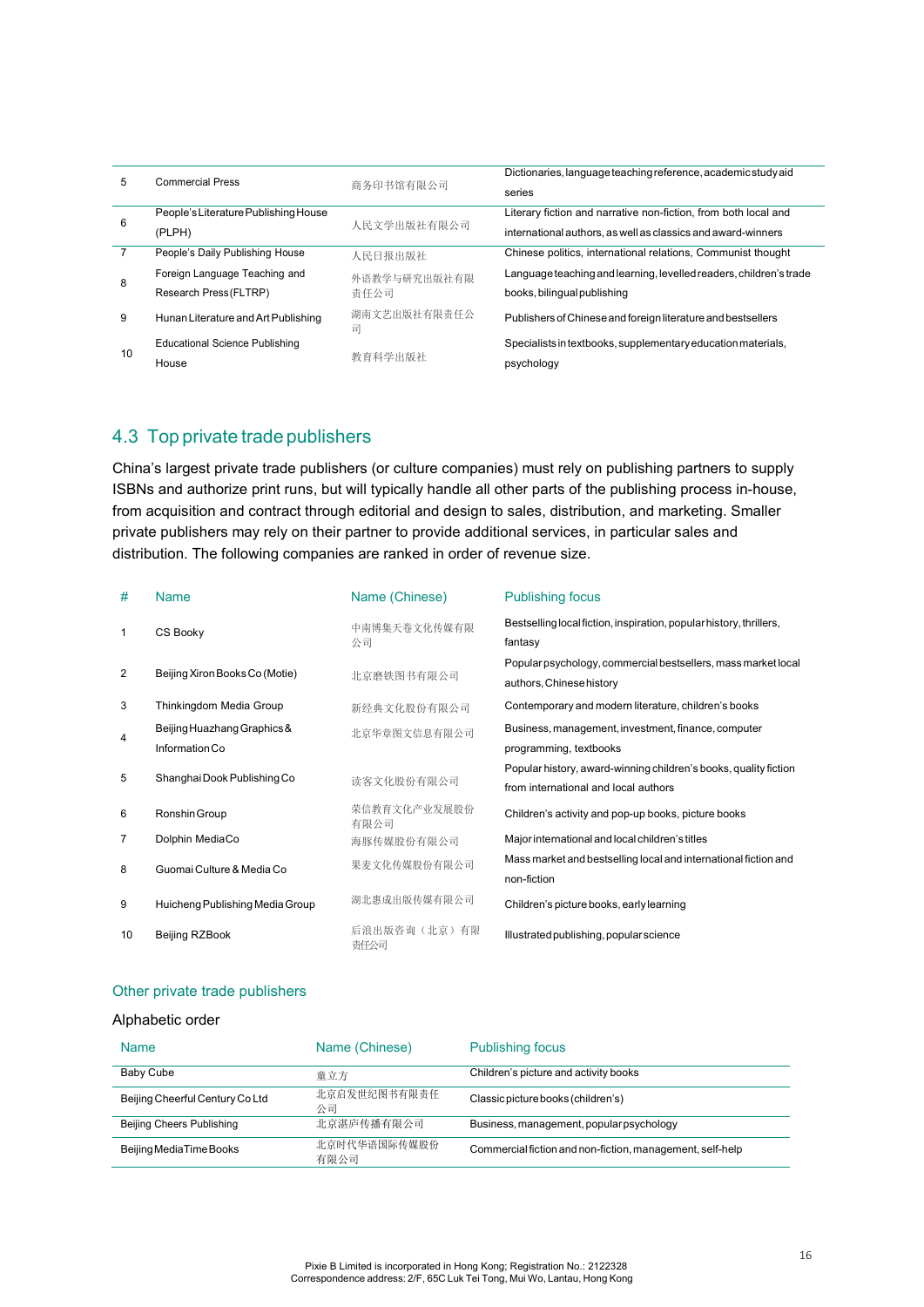| Beijing Winged Unicorn Books       | 北京白马时光传媒集团           | YA romance, international fiction bestsellers, novels adapted from<br>film & TV series |
|------------------------------------|----------------------|----------------------------------------------------------------------------------------|
| Children's Fun                     | 童趣出版有限公司             | Children's brands and licensing, including Disney                                      |
| Dandelion Children's Book House    |                      | Major children's authors (international and local), classic picture                    |
|                                    | 蒲公英童书馆               | books                                                                                  |
| Ginkgo (Beijing) Books             | 后浪出版咨询(北京)有限<br>责任公司 | Children's art theory, English language levelled reading, novelty                      |
| Imaginist                          | 北京理想国时代文化有限责         | Focus on history, politics, design, essays by Chinese and                              |
|                                    | 任公司                  | international intellectuals, and poetry                                                |
| Little Stepbooks                   | 北京步印文化传播有限公司         | Children's and YA titles, major authors and IP                                         |
|                                    | 北京儒意欣欣文化发展有限<br>公司   | YA romance, local mass market fiction, novels adapted from film &                      |
| Ruyi Xin Xin Books                 |                      | TV series, celebrity                                                                   |
|                                    | 上海九久读书人文化实业有         | Literary and mass market fiction and non-fiction (international and                    |
| Shanghai 99 Readers Culture Co Ltd | 限公司                  | local), children's                                                                     |

### 4.4 Top education publishers

There is limited private involvement in education publishing, although there is one major player in the top education publishing houses, the publishing arm of the country's largest private language school and education chain, New Oriental Culture Co. The following companies are ranked in order of revenue size.

| #  | <b>Name</b>                                             | Name (Chinese)       | <b>Publishing focus</b>                                            |
|----|---------------------------------------------------------|----------------------|--------------------------------------------------------------------|
| 1  | Foreign Language Teaching and<br>Research Press (FLTRP) | 外语教学与研究出版社有限<br>责任公司 | English teaching and learning, bilingual publishing                |
| 2  | <b>Commercial Press</b>                                 | 商务印书馆有限公司            | Dictionaries, academic classics, reference books                   |
| 3  | New Oriental Culture Co                                 | 北京新东方大愚文化传播优         | English test prep, language training courses, reference (private   |
|    |                                                         | 先公司                  | language school publishing)                                        |
| 4  | Beijing Thousand Autumns                                | 北京千秋智业图书发行有限         | Civil service entrance exam prep, master's degree exam reference   |
|    | Knowledge Publishing                                    | 公司                   |                                                                    |
| 5  | Beijing Qu Frontline Books Planning <sup>6</sup>        | 北京五三金典图书有限公司         | College entrance exam prep, reference                              |
| 6  | <b>HigherEducation Press</b>                            | 高等教育出版社有限公司          | Primary and middle school textbook publishing                      |
| 7  | China Machine Press                                     | 机械工业出版社              | Business and management book publishing                            |
| 8  | Hangzhou Chengzhang Trading                             | 杭州诚章贸易有限公司           | CPA exam reference, construction industry vocational training test |
|    |                                                         |                      | prep, reference                                                    |
| 9  | East China Normal University Press                      | 华东师范大学出版社有限公<br>큷    | Primary, middle school and college textbooks, reference            |
| 10 | <b>Tsinghua University Press</b>                        | 清华大学出版社有限公司          | Computer programming and Allearning books, reference               |

<sup>6</sup> Official translation of company name unavailable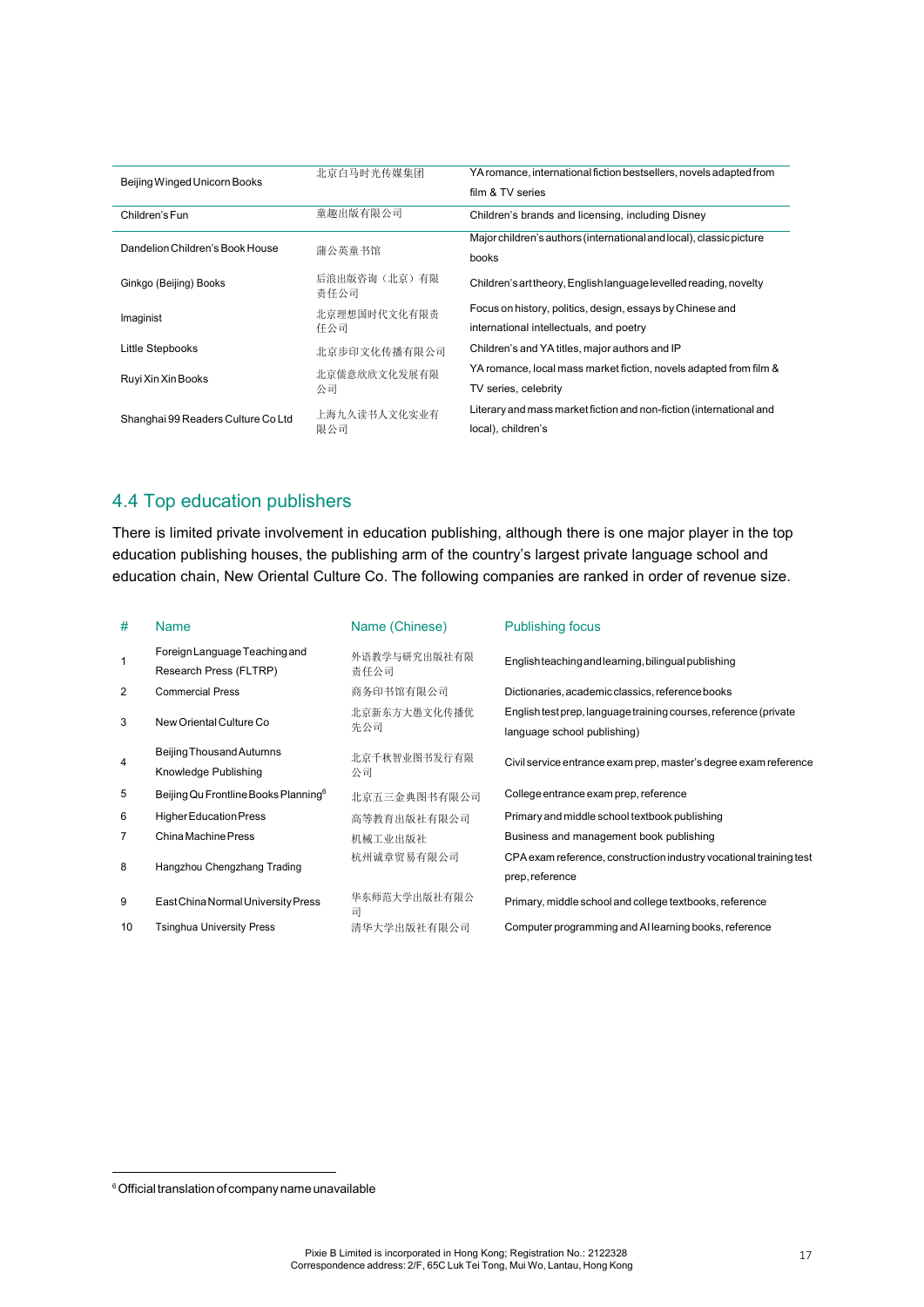### 5. China's Booksellers and Importers

Booksellers in China have experienced times as tough as anywhere else in the world in recent years. An estimated 50% of all privately-owned bookshops went out of business in the ten years to 2011. The shift to online retail was a large part of the reason. An additional factor was the development of a commercial high street away from state-owned stores to private and foreign entities with customer-focused service that meant older booksellers struggled to keep up.

Book retail in 2018 was worth RMB89.4bn (£10.2bn), up from RMB80bn (£9.1bn) in 2017. Online book retail grew +24% in the year to RMB57.3bn (£6.5bn), accounting for 64% of all book sales in China, up from a 57% share in 2017.

The number of physical sales outlets for books grew +4.3% YOY in 20187 , while the value of sales through their doors fell -6.69% to RMB3.6bn (£411m)<sup>s</sup>. This one-year decline wiped out five years of slender growth in retail from bricks and mortar stores thanks, in part, to a series of government tax breaks and subsidies intended to support book retail in the country.

There is no published breakdown of book retail statistics in China. In addition, government data combines book distribution entities together, including publishers' in-house distribution as well as stateand privately-owned retailers.

#### 5.1 Import and distribution agencies

All foreign books (those published under a non-Chinese mainland ISBN) must be brought into China via one of 40 state-owned import agencies. The role of these agencies is, in part, political, acting as a filter for sensitive and unwelcome content. Import agencies are also commercial distributors, supplying online and bricks-and-mortar retailers.

There is no published data for the imported book market in China, which accounts for an estimated 9% of the market (c. RMB804m, or £91.9m). Children's books make up approximately 70% of the total market for imported trade books.

<sup>&</sup>lt;sup>7</sup> Source: China Bookstore Industry Report 2018-19, China Booksellers Association

<sup>8</sup> Source: OpenBook reporting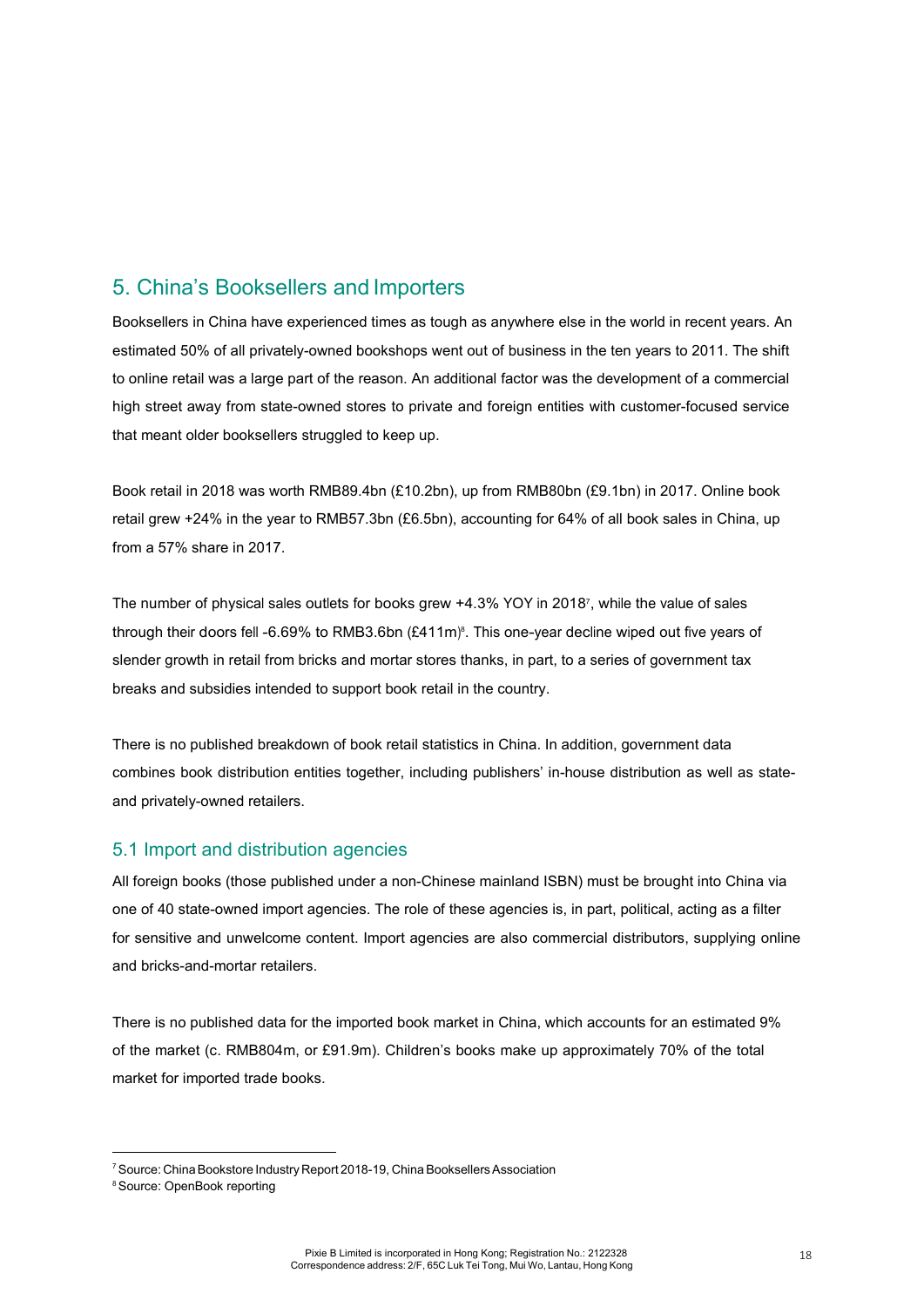Publishers must open accounts with the importers rather than individual retailers or booksellers. Importers will then open accounts with retailers. This is part of the reason imported book data is so opaque. Importer will operate separate accounts to service larger booksellers, ensuring the necessary credit limits and stock availability. Publishers are still responsible for making sales calls to retailers, however, and then make an additional call to a mutually agreed importer to service any orders.

Individual importers will have different strengths, including education, trade, periodicals, children's, and business, although most will handle everything to some degree. Only six importers have the right to import foreign e-books.

#### 5.2 Selected import agencies

| <b>Name</b>                                                | Acronym                | Service type                                   | Website           | Email contact          |
|------------------------------------------------------------|------------------------|------------------------------------------------|-------------------|------------------------|
| Beijing Publications Import &<br>Export Co                 | <b>BPIEC</b>           | Print book, periodicals, and<br>e-books import | www.bpiec.com.cn  | zhanting_bpiec@126.com |
| China National Publications<br>Import & Export Co Beijing  | <b>CNPIEC Beijing</b>  | Print book, periodicals, and<br>e-books import | www.cnpiec.com.cn | export@cnpiec.com.cn   |
| China National Publications<br>Import & Export Co Shanghai | <b>CNPIEC Shanghai</b> | Print book, periodicals, and<br>e-books import | www.cnpiecsb.com  | giuchong@cnpiecsb.com  |
| China National Publications<br>Import & Export Co Shenzhen | CNPIEC Shenzhen        | Print only                                     | www.cnpiec.com.cn | cnpiecsz@cnpiecsz.com  |
| China Educational Publishers<br>Import & Export Co         | <b>CEPIEC</b>          | Print book, periodicals, and<br>e-books import | www.cepiec.com.cn | book@cepiec.com.cn     |
| China International Book<br>Traders (Guangzhou)            | CIBTC/CIBCGZ           | Print book, periodicals, and<br>e-books import | www.cibtc.com.cn  | jiaq@mail.cibtc.com.cn |
| Shanghai Book Traders                                      | <b>SBT</b>             | Print book, periodicals, and<br>e-books import | www.sbt.cn        | sbt@sbt.cn             |

#### 5.3 Bricks-and-mortar retail

Until the early 2000s, China's bricks-and-mortar booksellers were predominantly multi-storey malls run and owned by state-owned enterprises. Distinguished by their brutalist interior décor and limited customer service, over the past 15 years these major retailers have privatised, refurbished, or closed entirely as they confronted a new retail reality. Into that gap has stepped a new generation of private booksellers, ranging from single store lifestyle boutiques to major nationwide independent chains and everything in between.

Most physical retailers operate online bookstores, in the form of branded marketplace sites on Tmall, JD.com, Amazon.cn or Dangdang.com, or through their own sites.

The largest of the independent chains, the 180-store Sisyphe bookseller, now operates in 47 cities, offering events and special offers to its 3.5m active members. Commercial success for China's bricksand-mortar booksellers lies not in their ability to discount more aggressively than their online rivals, but in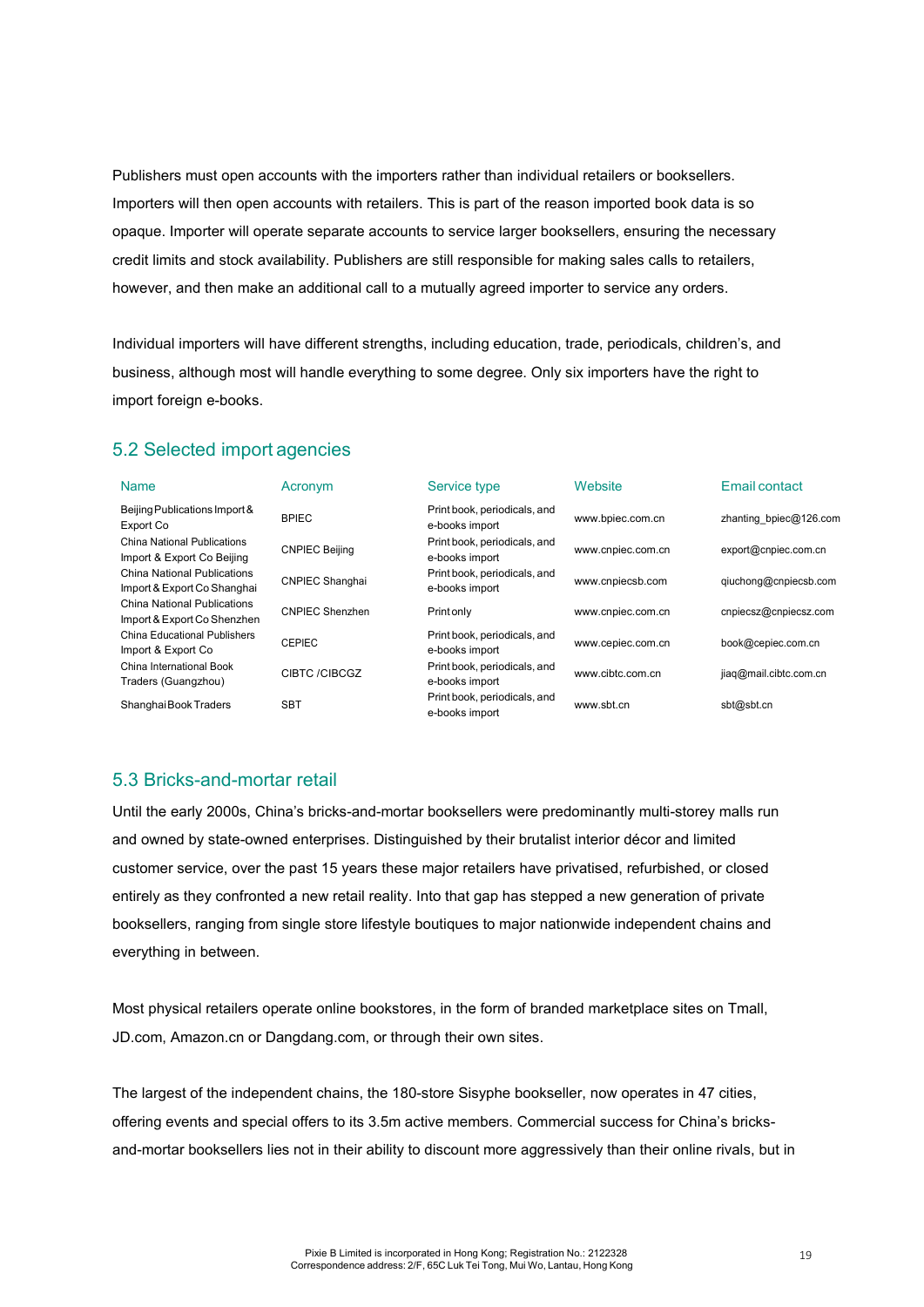their ability to build and service a community of young people looking for a bookshop that reflects their lifestyle choices and grows their friendship network.

A limited number of foreign-owned stores operates in China, the most visible being Taiwan's Eslite and PageOne, originally headquartered in Singapore and acquired by private Chinese publisher Thinkingdom in 2017. A limited range of imported titles in English, complex Chinese, and Japanese are generally sold by the top independent stores, although the best range is still to be found in stores specialising in imported books. Provided they can demonstrate their copies came from an authorised importer, any retailer may sell imported titles.

#### 5.4 Selected physical retailers

| Name                                            | Location                                              | Retail focus & type                                                                                                              | Website                          |
|-------------------------------------------------|-------------------------------------------------------|----------------------------------------------------------------------------------------------------------------------------------|----------------------------------|
| <b>Blue Fountain</b><br>蓝泉                      | Shanghai (HQ)                                         | Specialists in school and education resources,<br>plus children's books                                                          | www.bluefountain.cn/en           |
| Boocup<br>现代书店                                  | Multiple (primarily Shanghai)                         | The rebranding of state-owned importer<br>CNPIEC Shanghai retail, wide range of foreign<br>imported titles                       | https://ztshtsyx.world.tmall.com |
| Bookworm<br>老书虫                                 | Beijing (HQ), Chengdu,<br>Suzhou                      | English book retail & library, coffee shop, annual<br>literary festivals and regular author events                               | http://beijingbookworm.com       |
| <b>Eslite</b><br>诚品                             | Suzhou, Shenzhen<br>Taiwan HQ                         | Major retailer of imported and local books, plus<br>stationary, and gifts                                                        | www.eslite.com                   |
| Fang Suo Commune<br>方所                          | Guangzhou (HQ), Chengdu,<br>Chongqing, Qingdao        | Independent retailer and lifestyle brand selling<br>general trade books                                                          | www.fangsuo.com                  |
| Foreign Languages<br><b>Bookstore</b><br>北京外文书店 | Beijing                                               | Retail outlet for state-owned importer BPIEC; full<br>range of imported education and trade titles                               | www.bpiec.com.cn                 |
| <b>GardenBooks</b><br>韬奋西文书局                    | Shanghai                                              | Boutique English language bookstore, coffee<br>shop, and organizes occasional author events                                      | www.bookzines.com                |
| <b>OWSPACE</b><br>单向空间                          | Beijing (3xstores)                                    | Quality retailer of adult and children's books,<br>organizes regular author events. Primarily local<br>titles, limited imports   | www.owspace.com                  |
| PageOne<br>PageOne 书店                           | Beijing (x3), Hangzhou,<br>Chengdu                    | Major retailer of imported and local books<br>(specialists in design), plus stationary and gifts                                 | www.weibo.com/pageonechina       |
| Poplar<br>蒲蒲兰绘本馆                                | Beijing (multiple)                                    | Specialists in children's picture book retail off-<br>and online. Owned by Japanese publisher                                    | www.poplar.com.cn                |
| Sanlian Bookstore<br>三联书店                       | Beijing (multiple)                                    | Quality Chinese language retail and events,<br>including 24-hour stores, with limited imports                                    | www.sdxjpc.com                   |
| Shanghai Airport<br>Media                       | Shanghai airports (Pudong<br>and Hongqiao)            |                                                                                                                                  |                                  |
| Shanghai Book<br><b>Traders</b><br>上海外文图书公司     | Shanghai (single store)                               | High quality, full range retailer of imported<br>education and trade books, with significant<br>online presence                  | www.sbt.cn                       |
| Sisyphe<br>西西佛                                  | 180 stores in 47 cities,<br>Chongqing HQ              | China's largest independent retail chain, selling<br>full range of Chinese titles and limited imports                            | www.sisyphe.com.cn               |
| Xiao Feng Bookstore<br>杭州晓风书                    | Hangzhou (15xstores)                                  | Major independent retailer of and distributor of<br>Chinese titles with limited imported books                                   | www.weibo.com/u/1064476362       |
| Yan JiYou<br>言几又                                | Chengdu (HQ), Beijing,<br>Shanghai, Hangzhou & others | Independent retailer and lifestyle brand selling<br>full range of Chinese literature, stationary, gifts,<br>with limited imports | www.yanjiyou.com                 |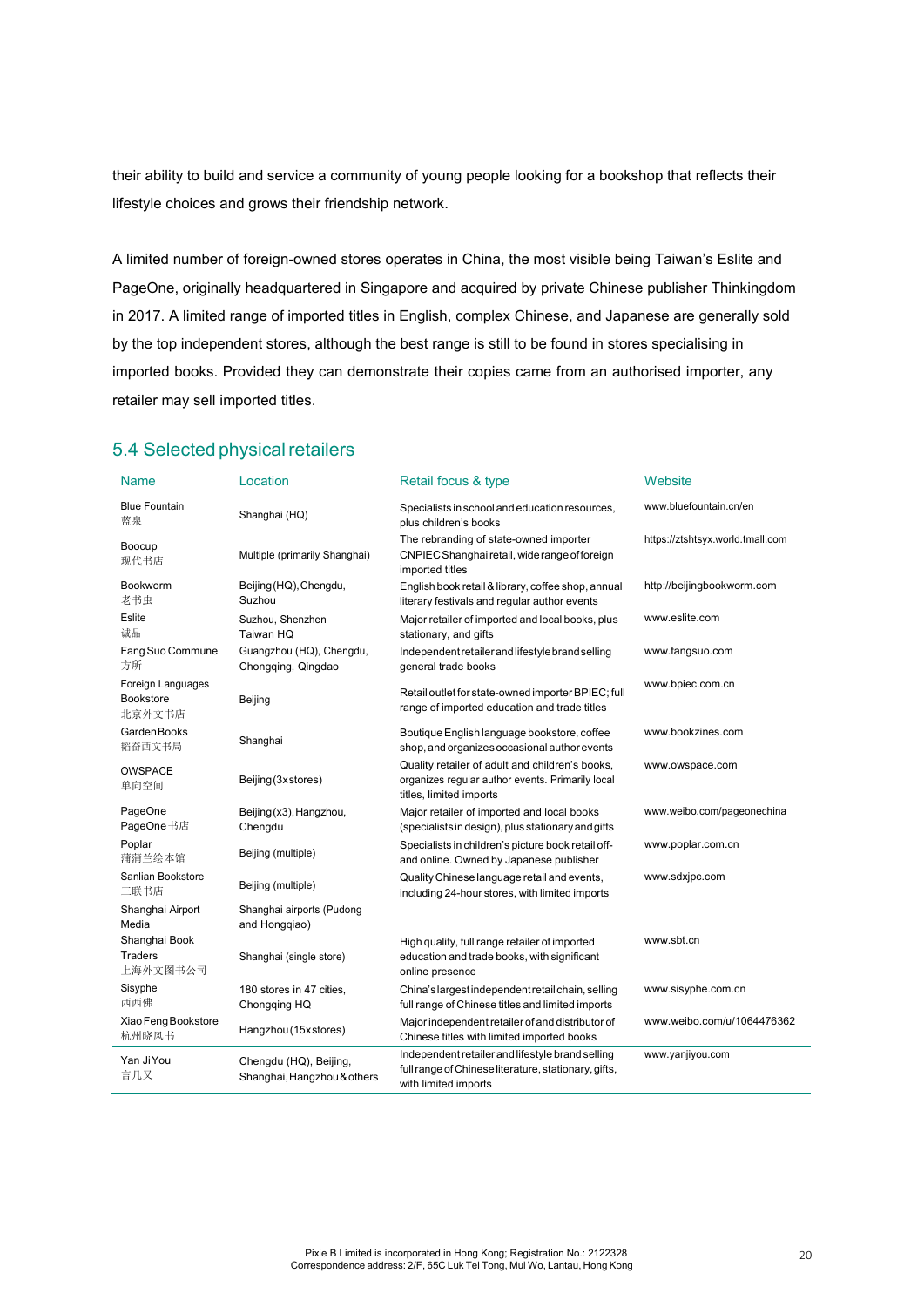#### 5.5 Online retail

China's online booksellers have continued to grow their market share, taking increasing retail away from their bricks-and-mortar rivals. The share of online sales tipped over the 50% mark in 2016. In 2018, online sales grew +24% to RMB57.3bn (£6.5bn).

There are three major online retailers jockeying for position: JD.com, Dangdang.com, and Amazon.cn. Each of the three companies sells a combination of local publishing, imports, and e-books, with Amazon leading the way on imported print and e-book titles. The trio are increasingly shifting their business model more towards marketplace selling. Here, they must content with a fourth player – the Alibaba-owned Tmall – who carries around 30k booksellers offering both print and e-books.

There is no published data as to the value or volumes of books bought and sold through the numerous private retailers operating on Tmall.

#### 5.6 Major online retailers

| <b>Name</b>         | Website          | Retail focus & type                                                                                                                         |
|---------------------|------------------|---------------------------------------------------------------------------------------------------------------------------------------------|
| Amazon China<br>亚马逊 | www.amazon.cn    | General retail portal. Major full range retailer of education and trade books.<br>Market leader in the sale of English imports and e-books. |
| Dangdang<br>当当      | www.dangdang.com | General retail portal. Major full range retailer of education and trade books.<br>Particularly strong in the sale of children's books       |
| JD.com<br>京东        | www.jd.com       | General retail portal and largest full range retailer of education and trade<br>books.                                                      |
| Tmall.com<br>天猫     | www.tmall.com    | Major marketplace seller of anything and everything, including books                                                                        |

#### 5.7 Social e-commerce

In addition to the major online retailers, a growing cohort of social e-commerce sites sell narrow ranges of specific titles to closed membership communities via the WeChat platform, or more widely through Weibo and Tmall stores. There are many specialist retailers of imported children's books in this area, as well as other influencer channels such as the Logical Thinking (Luojisiwei) WeChat account, offering twoday title promotions on adult non-fiction that can generate revenues of up to RMB45m (£5.1m) per title.

Social e-commerce sellers in the children's category tend to include a range of members-only deals, video guides on how to use the books, advice from child education experts, and more. They will often place large firm sale orders with foreign publishers and require a degree of customisation in order to create a special selling point.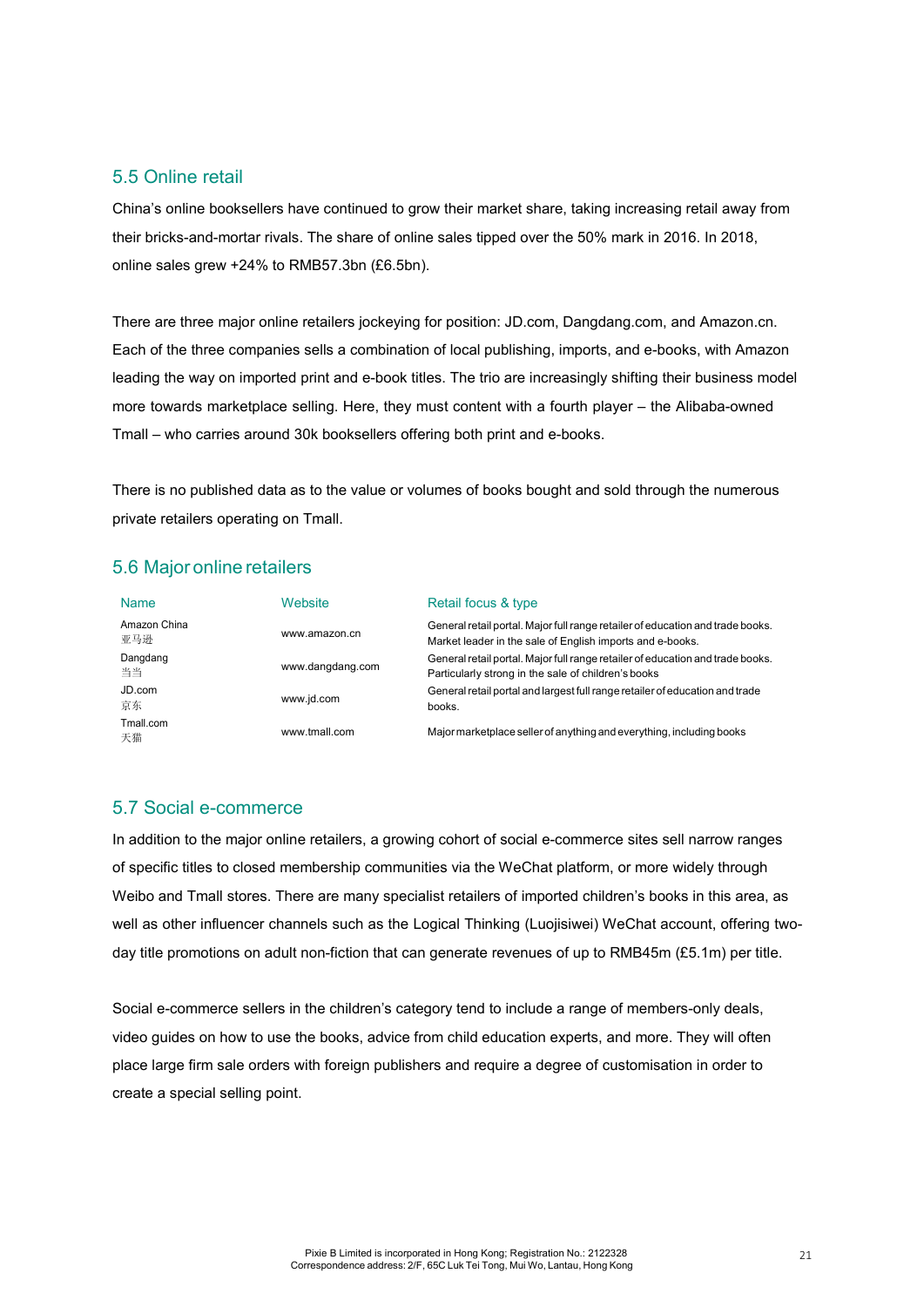Successfully accessing and servicing this customer base generally requires local support, as requirements can be complex. Typically, China's social e-commerce players also need rapid turnaround and approvals from foreign publishers.

### 5.8 Selected social e-commerce retailers

| <b>Name</b>                                         | Website                                 | Retail focus & type                                                                                                          |
|-----------------------------------------------------|-----------------------------------------|------------------------------------------------------------------------------------------------------------------------------|
| <b>Caldecott Books</b>                              | https://kdkts.tmall.com                 | Major e-commerce seller of children's trade titles with limited educational<br>range                                         |
| Cihong Bookstore<br>赐宏图书专营店                         | https://cihongts.world.tmall<br>.com    | Wide range of children's books in Chinese and English (imports)                                                              |
| EliteKids English Book City<br>优学宝贝图书专营店            | https://yxbbts.tmall.com                | Imported children's and YA trade and education titles                                                                        |
| Green Gables English Book<br>绿山墙英文图书                | https://lsqts.tmall.com                 | Imported children's and YA books                                                                                             |
| Guangdong Da Yin<br>图书音像专营店                         | https://shop112337325.tao<br>bao.com    | Range of imported and local titles for children and young adults, including<br>reference, trade, and education               |
| Ivy Dad<br>常青藤爸爸旗舰店                                 | https://changqingtengbaba<br>.tmall.com | Range of local and imported children's books with a focus on how to<br>educate and stimulate your child                      |
| Simon English Children's<br><b>Books</b><br>西文图书专营店 | https://xiwents.tmall.com               | Imported children's trade and education titles                                                                               |
| Sino-Commercial<br>中华商务                             | https://zhswts.tmall.com                | Wide range of education and trade titles in Chinese, English and Korean,<br>particularly strong in animé and business        |
| <b>SPBooks</b><br>善本图书                              | https://shanbents.tmall.co<br>m         | Specialist art, design, illustrated reference, and animé retailer (local titles plus<br>imports in Japanese and English)     |
| <b>Topway English</b><br>华研外语                       | https://huayants.tmall.com              | Wide range of English learning support materials for children including picture<br>books, dictionaries, and reference titles |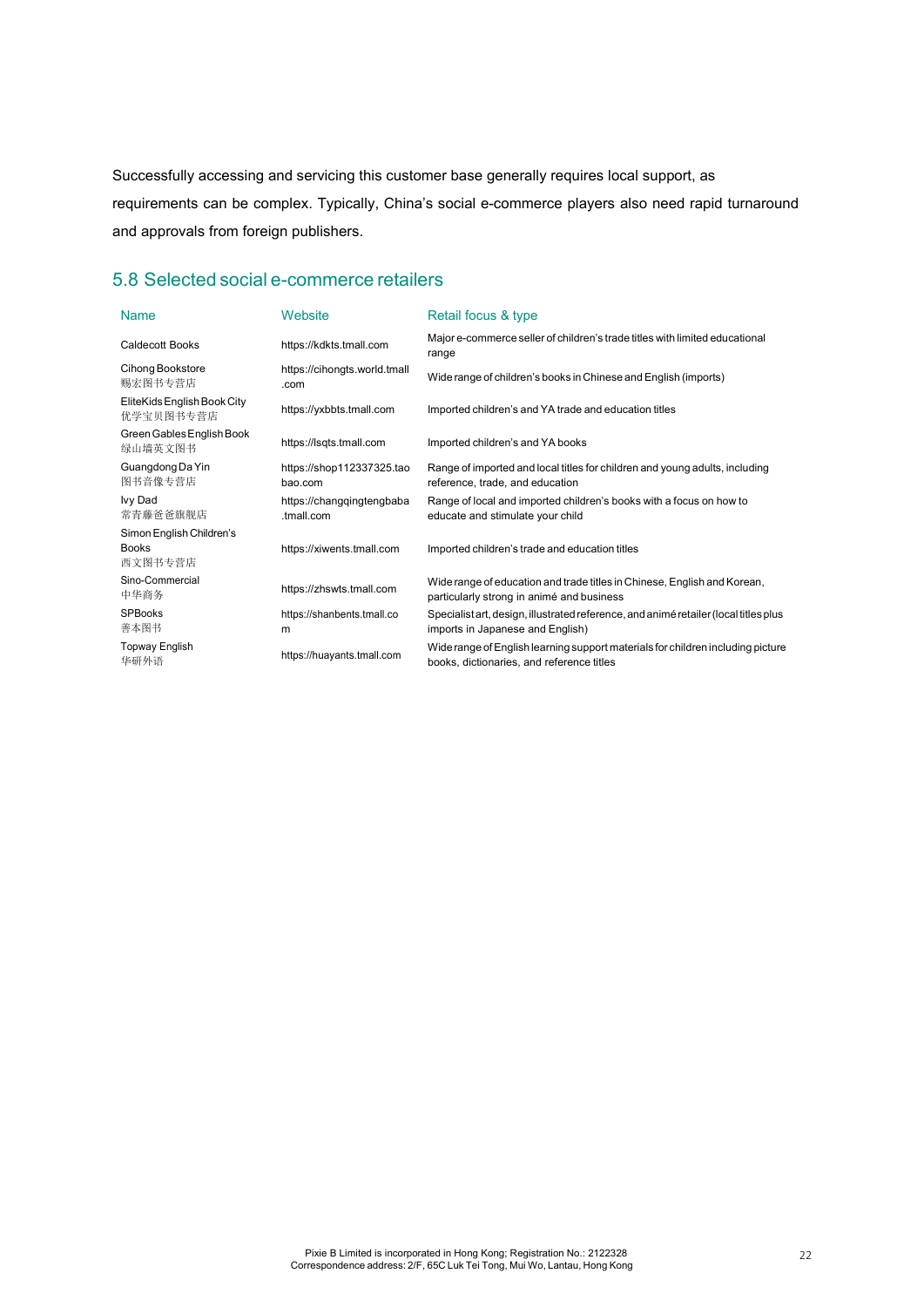### 6. Audio and E-books

#### 6.1 Audiobooks

Much as in other countries around the world, audio publishing is having something of a moment in China. And as is generally the case, this market operates somewhat differently in China than it does in other parts of the world, with audio platforms offering a combination of live broadcasts, mini-courses (essentially non-fiction books broken down into episode), and the more familiar audiobooks.

The market has expanded rapidly over the past three years, with two main players Ximalaya and Dedao claiming the largest libraries of exclusive audio adaptations, at around 1,000 each. Other players include Qingting FM (Dragonfly), Lizhi FM (Lychee), and LRTS. Additionally, online booksellers Dangdang and Jingdong have established their own audio presence, as well as a handful of publisher-owned sites such as CITIC Press.

In general terms, audio still has a very low market penetration rate, at around 20%. While the value of China's audiobook market reportedly grew +34.8% in 2018 to RMB4.5bn (£518m), the total number of users grew at the slower rate of +26.5%, to 383m people, according to online reports. Users are relatively young, with 63.4% under 30 years of age.

Dominant market player Ximalaya claims 300m subscribers to their media platform. Users spend an average of 180 mins per day listening to their media, generating 3bn hours of listening. A total of 77.5% of users say they are prepared to pay for content on the site. The company claims that around half of the traffic to their platform comes for their audiobooks, and the category accounts for 60% of listening time. The challenge now is to ensure audio content becomes more widely used and shared, rather than becoming established as a niche product.

#### 6.2 Selected audiobook platforms

| <b>Platform</b>     | <b>Address</b>    | Audio focus and type                                                                                                                                       |
|---------------------|-------------------|------------------------------------------------------------------------------------------------------------------------------------------------------------|
| iGet<br>得到 FM       | www.igetget.com   | Second-largest audiobook platform in China, offering a range of original audiobooks<br>and audio content, focused on business, philosophy, and inspiration |
| Lizhi FM<br>荔枝 FM   | www.lizhi.fm      | Third-largest audio channel combining user-generated content and professionally-<br>generated content                                                      |
| <b>LRTS</b><br>清湖听书 | www.lrts.me       | Formerly known as Truelake Audio, features translations of authors such as Dan Brown<br>and Game of Thrones, as well as local children's and adult titles  |
| Qingting FM<br>蜻蜓   | www.gingting.fm   | Full range of audiobook and podcast content                                                                                                                |
| QQ FM<br>企鹅 FM      | https://fm.gg.com | Fourth-largest audio platform, owned by Tencent, offering full range of audiobook and<br>podcast content                                                   |
| Ximalaya<br>喜马拉雅    | www.ximalaya.com  | Largest audio platform, publisher of around 10k audio works, offering a mixture of local<br>and international (translated) content                         |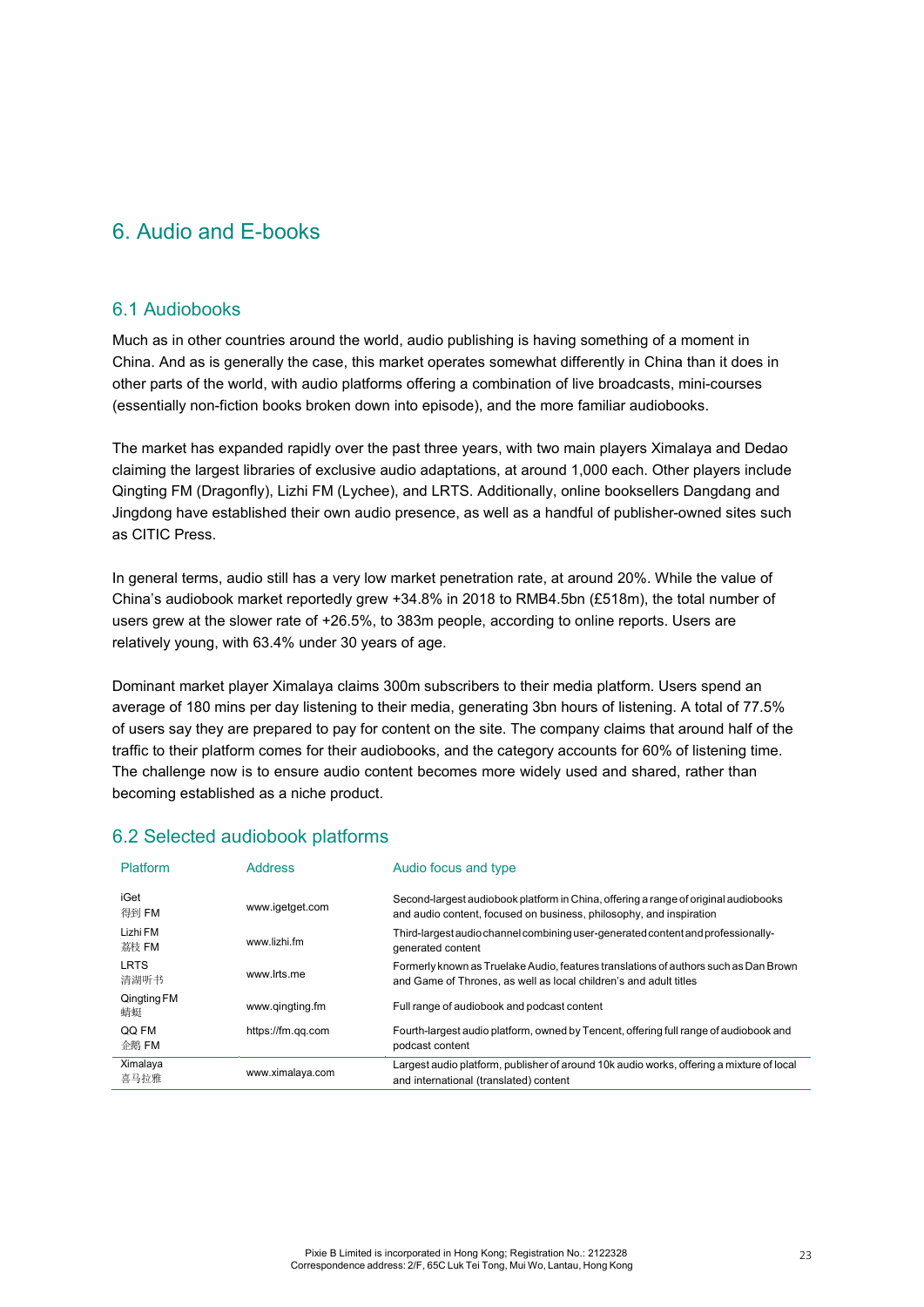#### 6.3 E-books

At the opposite end of the digital market China's e-book market. Accounting for an estimated 2% of the overall book market, e-books have never managed to meaningfully find their place in the Chinese market. Amazon's Kindle device, as well as various local counterparts such as the iReader, are available in the country, and e-readers are seen on subway trains in major cities. They are, however, used by a small proportion of the very heaviest book readers.

Part of the reason for an apparent lack of interest in e-books may be the popularity of online literature. These works of fiction and non-fiction are written specifically to be read on mobile devices, and are very different in form and style to e-books adapted from long form print. There are an estimated 300m registered users of online literature sites, with 45.6% of Chinese netizens holding an account. The largest, Tencent's China Literature, operates a stable of 19 sites that hold the rights to 10m virtual books in more than 200 genres.

There are around 30 companies authorised for e-book business and publishing, including specialist technology companies and a handful of publishers.

Five import agencies are permitted to import foreign language e-books into the country: CNPIEC, CEPIEC, CIBTC, BPIEC, and SBT (see section 5.2 for agency details).

| Platform                          | <b>Address</b>    | Audio focus and type                                                                                                                              |
|-----------------------------------|-------------------|---------------------------------------------------------------------------------------------------------------------------------------------------|
| Amazon China<br>亚马逊               | www.amazon.cn     | One of the largest and oldest e-book platforms, and foremost in the retail of imported<br>e-books. Sells its Kindle e-reader                      |
| China Literature<br>阅文集团          | www.yuewen.com    | Group company accounting for the largest online community of mass market internet<br>fiction and non-fiction. Owned by Tencent                    |
| Duokan<br>多看阅读                    | www.duokan.com    | Launched in 2011, benefiting from a close relationship with local smartphone company<br>Xiaomi (Android)                                          |
| iReader<br>掌阅                     | www.zhangyue.com  | Founded in 2008, a major player in mobile digital reading of both e-books and internet<br>fiction. Sells its own e-reading device                 |
| Netease Cloud<br>Reading<br>网易云阅读 | www.yuedu.163.com | Powered by major internet company Netease (a major player in online gaming and film<br>production), sells a wide range of digital reading content |
| Shugi<br>书旗小说                     | www.shugi.com     | A recent entrant to the space, funded by Alibaba and focused on internet fiction                                                                  |

#### 6.4 Selected digital reading platforms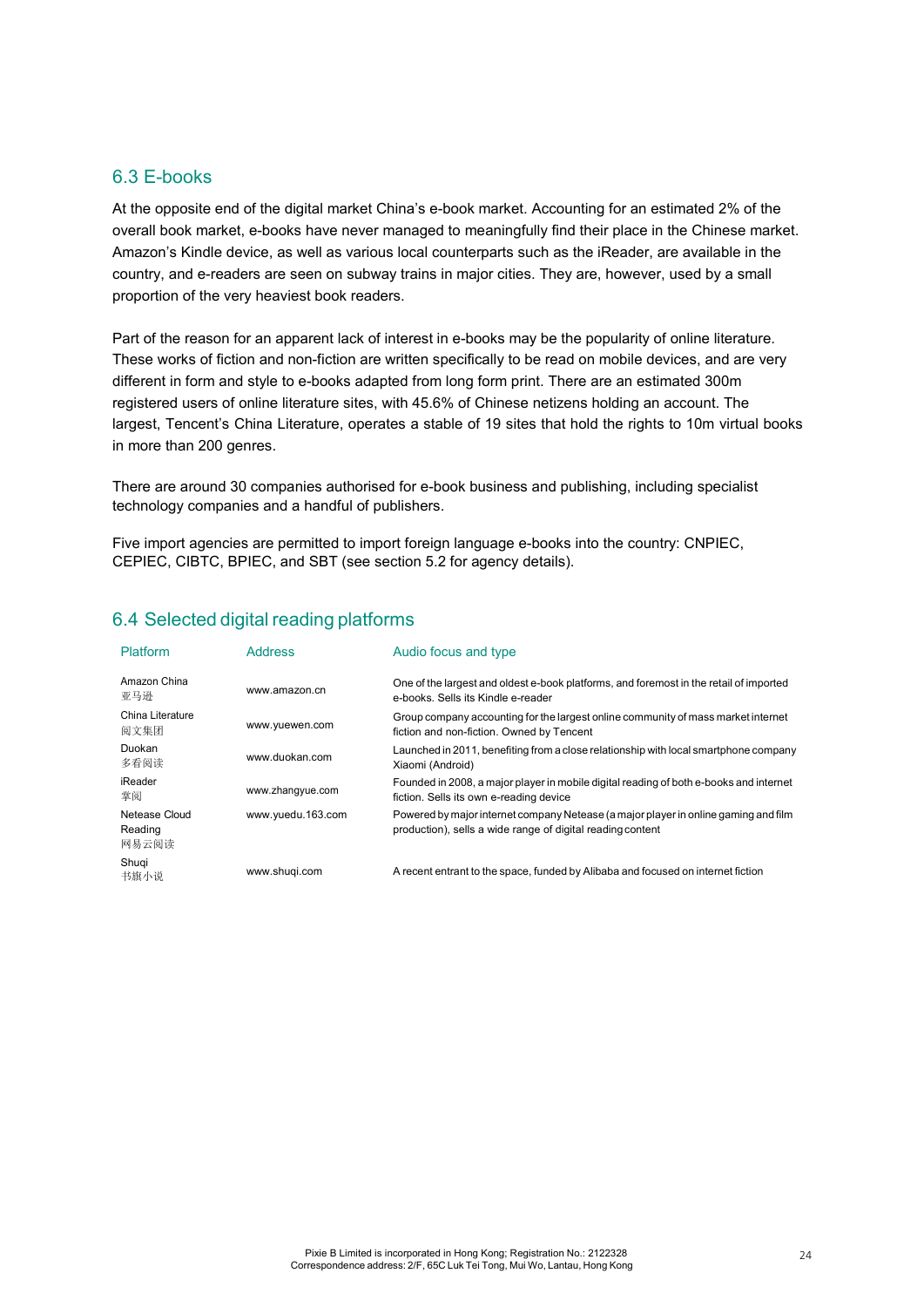# 7. Directory

### 7.1 Selected trade bodies

| <b>Name</b>                                                                               | <b>Address</b>                                                                                                                                                                                 | Phone            | Email                             |
|-------------------------------------------------------------------------------------------|------------------------------------------------------------------------------------------------------------------------------------------------------------------------------------------------|------------------|-----------------------------------|
| UK Department of International<br>Trade                                                   | British Embassy, 11 Guanghua Lu,<br>Chaoyang, Beijing 100600<br>北京市朝阳区光华路 11 号英国大<br>使馆                                                                                                        | +86-10-5192-4000 | Commercialmail.beijing@fco.gov.uk |
| British Council (China)<br>Note: Offices in Beijing,<br>Shanghai, Guangzhou,<br>Chongqing | Cultural and Education Section,<br>British Embassy, 4/F Landmark<br>Building Tower 1, 8 North Third<br>Ring Road East, Beijing 100004<br>北京朝阳区东三环北路 8号亮马河<br>办公楼 1 座 4 层 英国大使馆文化教<br>育处 100004 | +86-10-6590-6903 | www.britishcouncil.cn/en/contact  |
| China-Britain Business Council                                                            | The British Centre, Room 1001<br>China Life Tower, 16 Chaowai<br>Avenue, Beijing<br>北京市朝阳区朝阳门外大街 16 号<br>中国人寿大厦 1001 室英国贸易协<br>会北京代表处                                                          | +86-10-8525-1111 | enquiries-beijing@cbbc.org.cn     |

### 7.2 Selected book publishers (trade and education)

| <b>Name</b>                                                  | <b>Address</b>                                                                                                | Email                      |
|--------------------------------------------------------------|---------------------------------------------------------------------------------------------------------------|----------------------------|
| 21st Century Publishing<br>二十一世纪出版集团                         | 75 Zi'an Road, Nanchang, Jiangxi<br>江西省南昌市子安路 75号                                                             | rights@21cccc.com          |
| <b>Beijing United Publishing</b><br>北京联合出版有限责任公司             | 9/F, Block B, Desheng International Centre, 83 Dewai St,<br>Xicheng, Beijing<br>西城区德外大街 83 号德胜国际中心 B 座 9 层    | bilhcb@sina.com            |
| Beijing World Publishing<br>世界图书出版有限责任公司                     | 137 Chaonei Street, Dongcheng, Beijing<br>北京市东城区朝内大街 137号                                                     | zhangyueeuy@sina.com       |
| China Architecture and<br><b>Building Press</b><br>中国建筑工业出版社 | Room 1006, 9 Sanlihe Road, Wanlizhuang, Beijing<br>北京市百万庄三里河路 9号 1006室                                        | ydn@cabp.com.cn            |
| China Machine Press<br>机械工业出版社                               | 22 Mianzhuang Street, Xicheng District, Beijing<br>北京市西城区百万庄大街 22号                                            | cmpedu@cmpedu.com          |
| <b>CITIC Press</b><br>中信出版社                                  | 10/F, Block 2, Fusheng Building, Huixin East Road, Chaoyang<br>District, Beijing<br>北京市朝阳区惠新东街甲 4号富盛大厦 2座 10层 | author@citicpub.com        |
| <b>Commercial Press</b><br>商务印书馆                             | 36 Wangfujing Dajie, Beijing<br>北京市王府井大街 36号                                                                  | cpinter@public3.bta.net.cn |
| CS Booky<br>中南博集天卷传媒文化有限公<br>司                               | 8/F, Block B, Wangjing Rongke Centre, Chaoyang, Beijing<br>北京市朝阳区望京融科中心 B 座 8 层                               | jiaoliu@booky.com.cn       |
| East China Normal University<br>Press<br>华东师范大学出版社有限公司       | 3663 Zhongshan North Road, Putuo, Shanghai<br>上海市普陀区中山北路 3663 号, 华东师范大学校内, 先锋路口                               | vihorae@gmail.com          |
| Encyclopedia of China<br>Publishing<br>中国大百科出版社              | 17 Fuchengmen North Street, Xicheng, Beijing<br>北京市西城区阜成门北大街 17号                                              | scyx dbk@163.com           |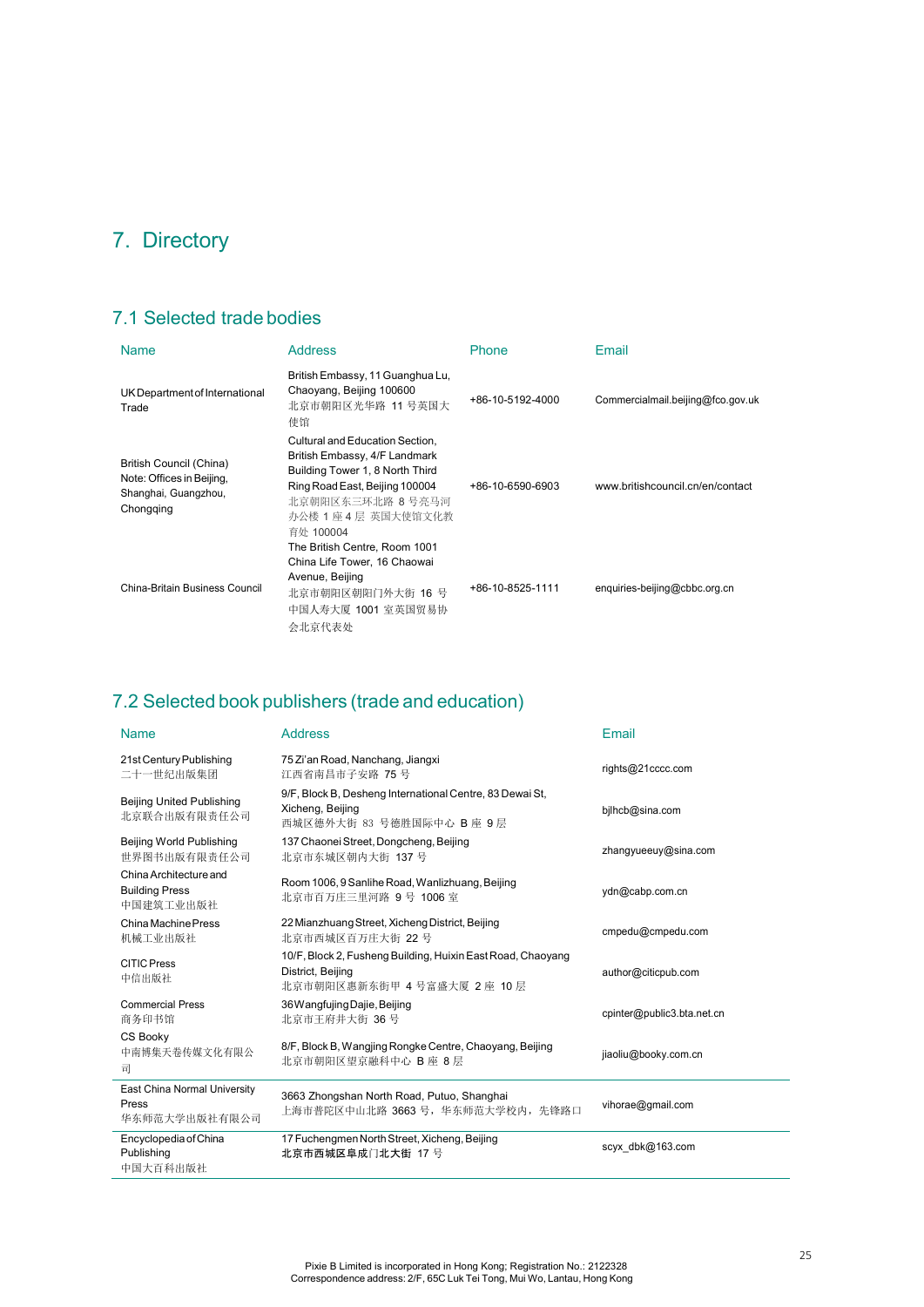| Foreign Language Teaching<br>and Research Press (FLTRP)<br>外语教学与研究出版社 | FLTRP Building, 19 West Third Ring Road, Haidian, Beijing<br>北京市海淀区西三环北路 19号外研社大厦                                   | banquan@fltrp.com          |
|-----------------------------------------------------------------------|---------------------------------------------------------------------------------------------------------------------|----------------------------|
| Jieli Publishing House<br>接力出版社                                       | C401 Meihui Building, 58 Dongzhong Road, Dongcheng, Beijing<br>北京市东城区东中路 58 号美惠大厦 C401 室                            | jielitougao1@jielibook.com |
| People's Publishing House<br>人民出版社                                    | Jinlongji Building, 99 Longfusi Street, Dongcheng, Beijing<br>北京市东城区隆福寺街 99号金隆基大厦                                   | zjrms@sina.com             |
| People's Literature Publishing<br>House<br>人民文学出版社                    | 166 Chaonei Dajie, Dongcheng, Beijing<br>北京市东城区朝内大街 166号                                                            | renminwenxue@cp.com.cn     |
| Post & Telecom Press<br>人民邮电出版社                                       | 514, Block A. Xizhaosi Street, Dongcheng, Beijing<br>北京市东城区夕照寺街 14号 (A座) 514室                                       | contact@epubit.com.cn      |
| Publishing House of<br>Electronics Industry<br>电子工业出版社                | Huaxin Building, 288 Jinjia Village South Exit, Wanshou Road,<br>Haidian, Beijing<br>北京市海淀区万寿路南口金家村 288 号华信大厦       | support@phei.com.cn        |
| Qingdao Publishing House<br>青岛出版社                                     | 182 Hai'er Road, Laoshan, Qingdao, Shandong<br>山东省青岛市崂山区海尔路 182号                                                    | qdpublishing@foxmail.com   |
| Shanghai Translation<br><b>Publishing House</b><br>上海译文出版社            | 1703, 193 Fujian Middle Road, Shanghai<br>上海市福建中路 193号 1703室                                                        | info@yiwen.com.cn          |
| Social Sciences Academic<br>Press (SSAP)<br>社会科学文献出版社                 | 1507 Block A, Hualong Building, 29 North Third Ring Road,<br>Xicheng, Beijing<br>北京市西城区北三环中路甲 29号华龙大厦 A座 15 层 1507室 | ssapcopyright@ssap.cn      |
| Tomorrow Publishing House<br>明天出版社                                    | 39 Shengli Street, Jingjiu Road, Jinan City, Shandong<br>山东省济南市经九路胜利大街 39号                                          | tomorrowpub@live.cn        |
| <b>Tsinghua University Press</b><br>清华大学出版社有限公司                       | 405B, Building B, Xueyan Building, Shuangqing Road, Haidian,<br>Beijing<br>北京市海淀区双清路学研大厦 B 座 405B 室                 | contactlx@163.com          |
| Zhejiang Juvenile and<br>Children's Publishing House<br>浙江少年儿童出版社     | 40 Tianmushan Road, Hangzhou<br>中国杭州天目山路 40号                                                                        | zjcb@zjcb.com              |
| Zhonghua Publishing<br>中华书局                                           | 38 Taiping Qiao Xi Li, Fengtai, Beijing<br>北京市丰台区太平桥西里 38号                                                          | faxing@zhbc.com.cn         |

# 7.3 Selected private publishers (culture companies)

| <b>Name</b>                                                    | Address (English)                                                                                                                                                    | Email                        |
|----------------------------------------------------------------|----------------------------------------------------------------------------------------------------------------------------------------------------------------------|------------------------------|
| <b>Baby Cube</b><br>童立方                                        | A1004-5 Beijing Institute of Printing, No.1, Section 2, Xinghua<br>North Road, Daxing, Beijing<br>北京市大兴区兴华北路二段 1 号北京印刷学院内(北京绿色印刷<br>包装产业技术科研楼) A 座 10 层 A1004-1005 号 | 984523158@163.com            |
| Beijing Cheerful Century Co<br>Ltd<br>北京启发世纪图书有限责任公<br>司       | 1201 Block B, Desheng International Centre, 83 Deshengmen Wai<br>Street, Xicheng, Beijing<br>北京市西城区德胜门外大街 83 号德胜国际中心 B 座 1201                                        | Quxiaoxia@7jia8.com          |
| Beijing Cheers Publishing<br>北京湛庐传播有限公司                        | 8A, 1949 Media Industry Base, 7 Dongba Road, Chaoyang,<br>Beijing<br>北京朝阳区东坝路 7 号院创意总社 1949 传媒产业基地 8A                                                                | service@cheerspublishing.com |
| Beijing Huazhang Graphics &<br>Information Co.<br>北京华章图文信息有限公司 | 1 Wanzhuang South Street, Xicheng, Beijing<br>北京市西城区百万庄南街 1号                                                                                                         | hzcxj@hzbook.com             |
| Beijing Imaginist Culture Co<br>北京理想国时代文化有限责任<br>公司            | Building 26, Xinghua Dongli, Hepingli, Dongcheng, Beijing<br>北京市东城区和平里兴化东里 26 号楼                                                                                     | tougao@imaginist.com.cn      |
| Beijing MediaTime Books<br>北京时代华语国际传媒股份有<br>限公司                | 3/F, Block B, Industrial and Commercial Building, 4 Fufeng Road,<br>Fengtai Science City, Beijing<br>北京市丰台区丰台科学城富丰路 4号工商联大厦 B 座 3 层                                  | mediatime@chinamediatime.com |
| Beijing RZ Book<br>北京日知图书有限公司                                  | 3/F Dahua Tiantan Building, People's University South Road,<br>Haidian, Beijing<br>北京市海淀区人民大学南路大华天坛大厦三层                                                              | althea26@126.com             |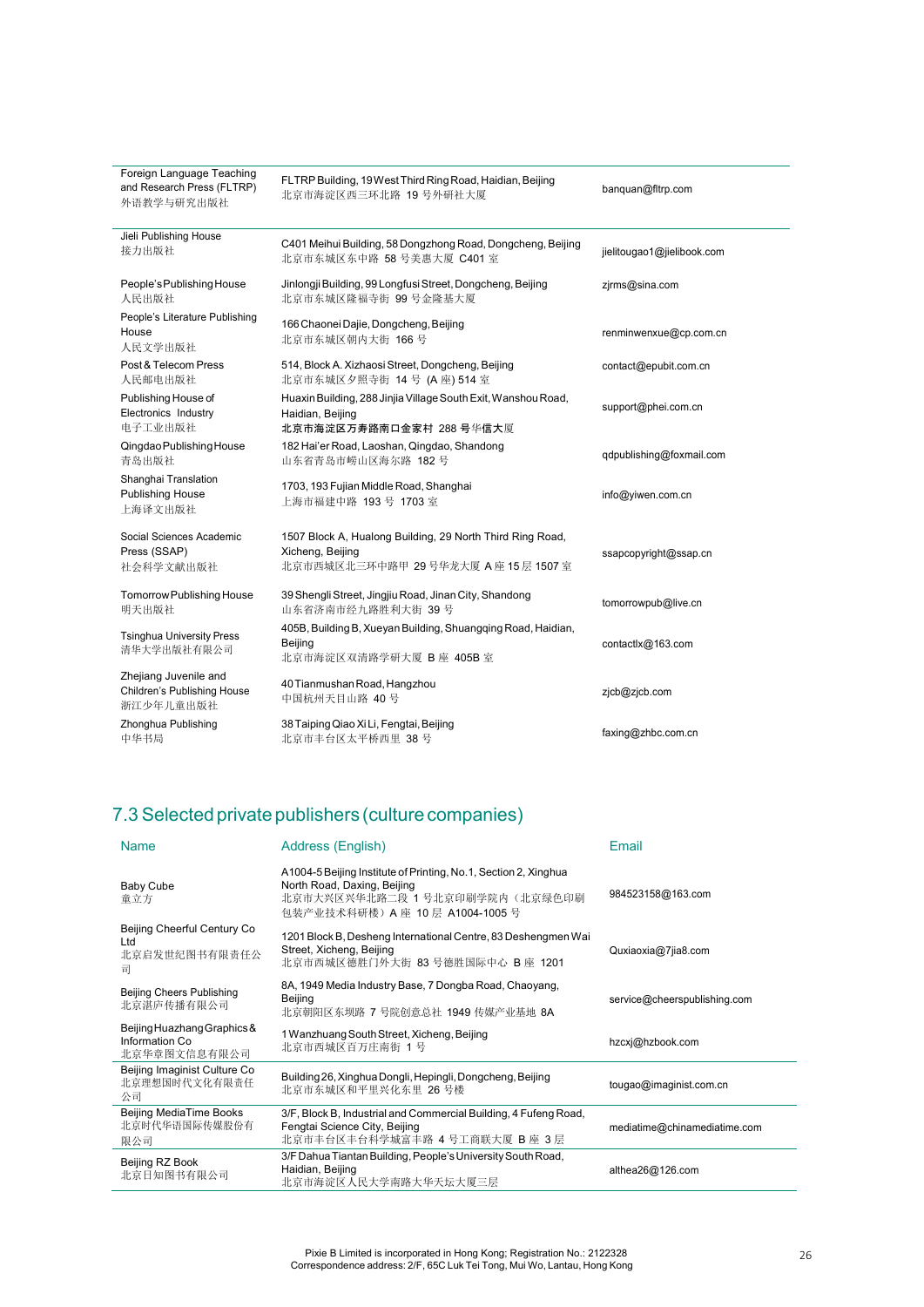| <b>Beijing Winged Unicorn Books</b><br>北京白马时光传媒集团          | 9/F Hejian Building, 20 Ganluyuan Nan Li, Chaoyang, Beijing<br>北京市朝阳区甘露园南里 20号核建大厦 9层                                                         | kefu@bmsgmedia.com        |
|------------------------------------------------------------|-----------------------------------------------------------------------------------------------------------------------------------------------|---------------------------|
| Beijing Xiron Books Co (Motie)<br>北京磨铁图书有限公司               | 10/F Desheng International Centre, Xicheng, Beijing<br>北京市西城区德胜国际中心 10 层                                                                      | kefu@motie.com            |
| Children's Fun<br>童趣出版有限公司                                 | Post & Telecom Publishing Building, 11 Chengshousi Road,<br>Fengtai, Beijing<br>北京市丰台区成寿寺路 11 号邮电出版大厦                                         | yhzhao@childrenfun.com.cn |
| Dandelion Children's Book<br>House<br>北京蒲公英童书馆文化传播有<br>限公司 | Room 202, Building 18, Postmodern City, 16 Baiziwan Road,<br>Chaoyang, Beijing<br>北京市朝阳区百子湾路 16号后现代城 18号楼 202室                                | 491623763@qq.com          |
| Dolphin Media Co<br>海豚传媒股份有限公司                             | 2/F Power Centre, Hubei Publishing and Cultural City, 268<br>Chuxiong Avenue, Wuhan, Hubei<br>湖北省武汉市楚雄大道 268 号湖北出版文化城动力中心 2楼                  | candy@dolphinmedia.cn     |
| Ginkgo (Beijing) Book Co<br>后浪出版咨询(北京)有限责<br>任公司           | 2-3/F, North Building, 13 Nafu Hutong, Jingshan Street,<br>Dongcheng, Beijing<br>北京市东城区景山街道纳福胡同 13 号北楼 2-3 层                                  | copyright@hinabook.com    |
| Guomai Culture & Media Co<br>果麦文化传媒股份有限公司                  | 5/F, Block B, West Bank Creative Park, 181 Guyi Road, Xuhui,<br>Shanghai<br>上海市徐汇区古宜路 181号西岸创意园 B座 5层                                         | luyanting@guomai.cc       |
| New Oriental Culture Co<br>北京新东方大愚文化传播优先<br>公司             | 北京市海淀区海淀东三街 2 号新东方南楼 19 层                                                                                                                     | XX?                       |
| Ronshin Group<br>荣信教育文化产业发展股份有<br>限公司                      | Xi'an National Digital Publishing Base, Tiangu 8th Road / Yunshui<br>1st Road, Xi'an, Sha'anxi<br>陕西省西安市西安国家数字出版基地二期(天谷八路与云水一路<br>交界处往西 100米) | susan.fan@lelequ.com      |
| Ruyi Xin Xin Books<br>北京儒意欣欣文化发展有限公<br>司                   | 2/F, CN-03 Laijing Cultural and Creative Industry Park, 1 Balili<br>Village, Chaoyang, Beijing<br>北京市朝阳区八里庄东里 1 号莱锦文化创意产业园 CN-03 座二层          | yangjing@ruyibooks.com    |
| Shanghai99ReadersCulture<br>Co Ltd<br>上海九久读书人文化实业有限<br>公司  | 6/F, Block B, Duoyunxuan Art Centre, 1188 Tianyaogiao Road,<br>Shanghai<br>上海市天钥桥路 1188 号朵云轩艺术中心 B 座 6 层                                      | service@99read.com        |
| Shanghai Dook Publishing Co<br>上海读客图书有限公司                  | Building 6, 1003 Guangfu West Road, Putuo, Shanghai<br>上海市普陀区光复西路 1003号 6幢                                                                    | shenjun@dookbook.com      |
| Thinkingdom Media Group<br>新经典文化有限公司                       | 10/F, New Office Building, 6 North Middle Third Ring Road,<br>Xicheng, Beijing<br>北京市西城区北三环中路 6号 新办公大楼 10层                                    | rights@readinglife.com    |

# 7.4 Selected sub-rightsagencies

| <b>Name</b>                                | Website                          | Email                            |
|--------------------------------------------|----------------------------------|----------------------------------|
| Andrew Nurnberg Associates (ANA)<br>安德鲁    | www.nurnberg.com.cn              | jhuang@nurnberg.com.cn           |
| Bardon-Chinese Media Agency<br>博达著作权代理     | www.bardonchinese.com            | weiguang@bardonchinese.com       |
| <b>Big Apple Agency</b><br>大苹果版权代理         | www.bigapple-china.com           | wanda-chou@bigapple-china.com    |
| <b>CA Link International</b><br>凯琳国际文化版权代理 | www.ca-link.cn                   | shan@ca-link.com                 |
| Grayhawk Agency<br>光磊国际版权经济有限公司            | www.grayhawk-agency.blogspot.com | gray@grayhawk-agency.com         |
| PeonyLiteraryAgency<br>牡丹花版權代理公司           | www.peonyliteraryagency.com      | marysia@peonyliteararyagency.com |